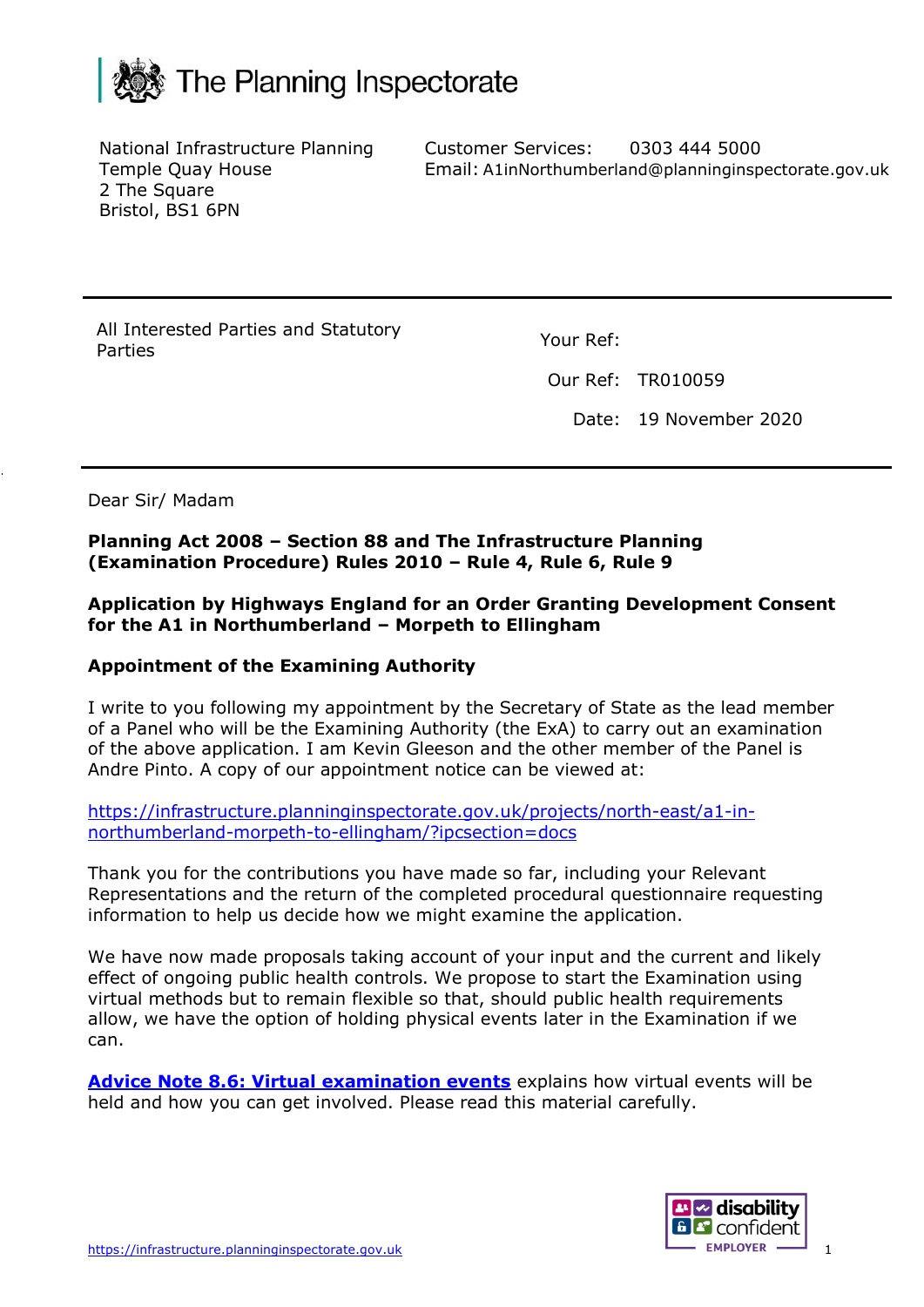## **Invitation to the Preliminary Meeting**

This letter is an invitation to the Preliminary Meeting which will discuss Examination procedures for the A1 in Northumberland – Morpeth to Ellingham project. It contains a number of important annexes, including **Annex A** (the Agenda) and **Annex B** which introduces the Preliminary Meeting, explains how it will be conducted and how you can participate.

| <b>Dates of meeting:</b>        | <b>Tuesday 15 December 2020 (Preliminary</b><br>Meeting Part 1) and Tuesday 5 January 2021<br>(Preliminary Meeting Part 2) |
|---------------------------------|----------------------------------------------------------------------------------------------------------------------------|
| <b>Arrangements conference:</b> | Joining from 9.20am on both days                                                                                           |
| <b>Meeting begins:</b>          | 10.00am on both days                                                                                                       |
| <b>Venue:</b>                   | <b>Virtual event</b><br>(please refer to annexes A, B of this letter and<br><b>Advice Note 8.6)</b>                        |

**Please note that the Preliminary Meeting (Part 1) will adjourn on Tuesday 15 December 2020 rather than close. Tuesday 5 January 2021** has been reserved for the resumption of the Preliminary Meeting (Part 2). The adjournment period is to allow for the consideration of any written submissions by Interested Parties who did not, or could not, make oral submissions at Part 1 of the event on 15 December 2020.

### **Purpose of the Preliminary Meeting**

The purpose of the Preliminary Meeting is to enable views to be put to the ExA about the way in which the application is to be examined. At this stage the ExA is looking at the procedure and not the merits of the application. The merits of, or concerns about, the application will only be considered once the Examination starts, which is after the Preliminary Meeting has closed.

The agenda for the meeting has been set following our Initial Assessment of Principal Issues arising from our reading of the application documents and the Relevant Representations received. That assessment is set out in **Annex C.**

As a result of this assessment we wish to hear from the Applicant, Local Authorities, Interested Parties and Statutory Parties where they consider changes may be needed to the draft Examination Timetable, which is set out in **Annex D.**

Up-to-date information about the project and the Examination can be obtained from:

[https://infrastructure.planninginspectorate.gov.uk/projects/north-east/a1-in](https://infrastructure.planninginspectorate.gov.uk/projects/north-east/a1-in-northumberland-morpeth-to-ellingham/)[northumberland-morpeth-to-ellingham/](https://infrastructure.planninginspectorate.gov.uk/projects/north-east/a1-in-northumberland-morpeth-to-ellingham/)

This is the address for the project webpage on the National Infrastructure (NI) Planning website, from which the Planning Inspectorate will make copies of all Examination Documents available to the public. As the Examination process makes

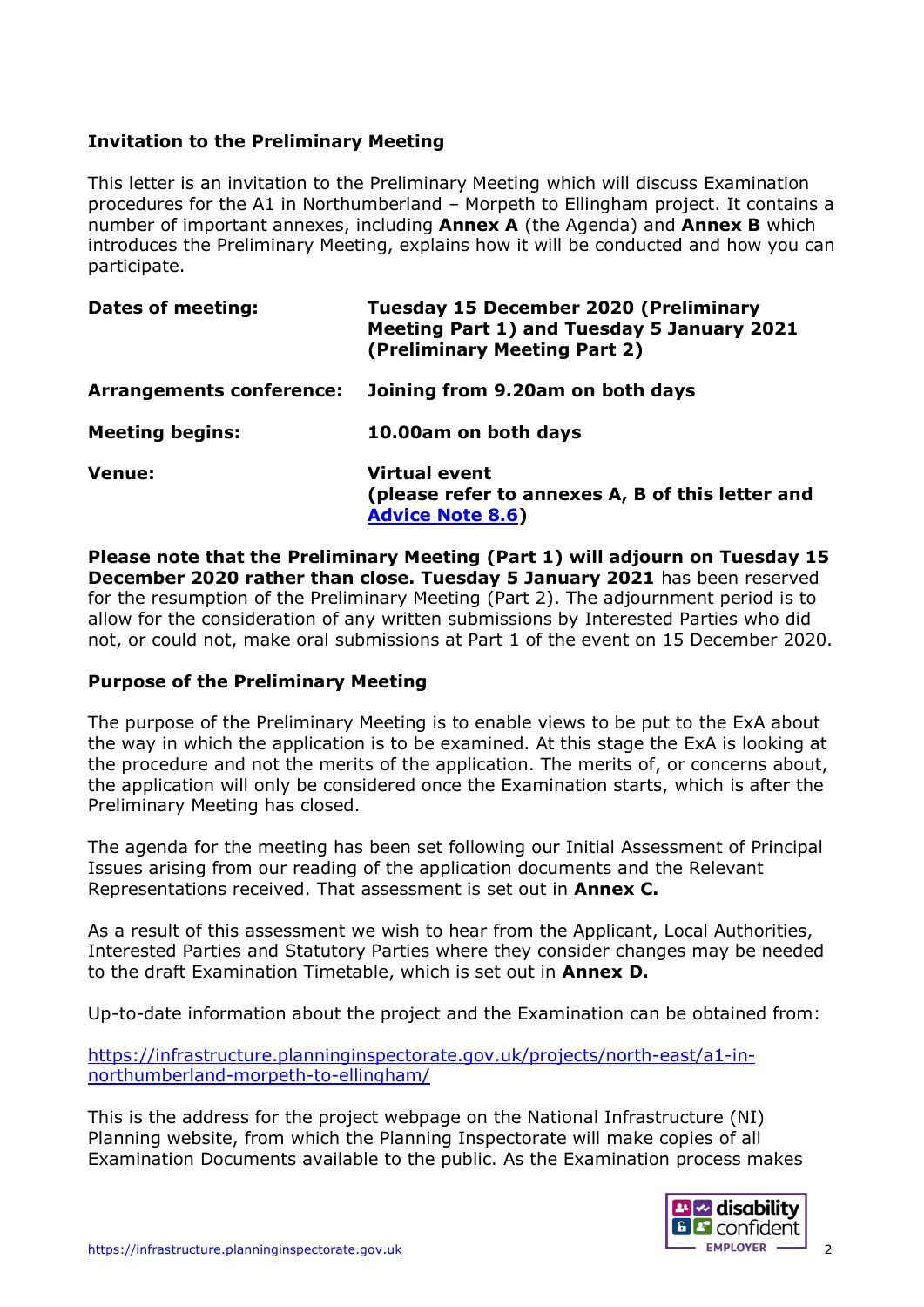substantial use of electronic documents, it will be useful for you to become familiar with this resource.

There is a function on the right-hand side of the project web page called 'E-mail updates'. This provides you with an opportunity to register to receive e-mail updates at key stages of the process and we would encourage you to make use of this. The link to the livestream of the Preliminary Meeting and further examination events will be made available on the project page shortly before the event takes place.

### **Attendance at the Preliminary Meeting**

We wish to run a fair, efficient and effective meeting so that all relevant views can be heard. As the Preliminary Meeting will be held virtually, it will be held in two parts separated by an adjournment period. A full explanation of the approach is provided in **[Advice Note 8.6](https://infrastructure.planninginspectorate.gov.uk/legislation-and-advice/advice-notes/advice-note-8-6-virtual-examination-events/)**.

Because participation in a virtual Preliminary Meeting relies on the provision of a joining link or telephone number in advance, it is important that you think about whether you wish to speak and confirm your involvement. You must confirm your involvement by pre-registering with the Case Team using the details set out at the top of this letter **no later than Procedural Deadline A (Thursday 10 December 2020)**. When you pre-register please tell us which agenda items you intend to speak against, listing points you wish to make. Alternatively, if you feel that you are unable to engage in the Preliminary Meeting and further examination events through any of the methods described in **[Advice Note 8.6](https://infrastructure.planninginspectorate.gov.uk/legislation-and-advice/advice-notes/advice-note-8-6-virtual-examination-events/)**, please contact the Case Team **by Procedural Deadline A (10 December 2020)** to discuss how you can participate in the Preliminary Meeting.

The Preliminary Meeting will be livestreamed and recorded. The recording will be published on the project page of the NI Planning website as soon as practicable after Part 1 has adjourned and then again after Part 2 when the Preliminary Meeting formally closes.

We strongly encourage groups of individuals who have similar views on the procedure to choose one representative to speak for the group. People who have not made a request to participate will still be able to access the livestream and/or the recording.

On receipt of requests to participate from Interested Parties, we will consider them and may contact parties to confirm their type of involvement in advance of the Preliminary Meeting.

Please note that **you are not required to make oral or written submissions at the Preliminary Meeting in order to participate in the Examination**. If you are an Interested Party, you will still be able to make a Written Representation and comment on the Written Representations made by other Interested Parties during the Examination. You will also be able to participate in any hearings that are arranged. Should you no longer wish to be an Interested Party and do not wish to be involved in the Examination process, you can notify the Case Team of this in writing.

### **After the Preliminary Meeting**

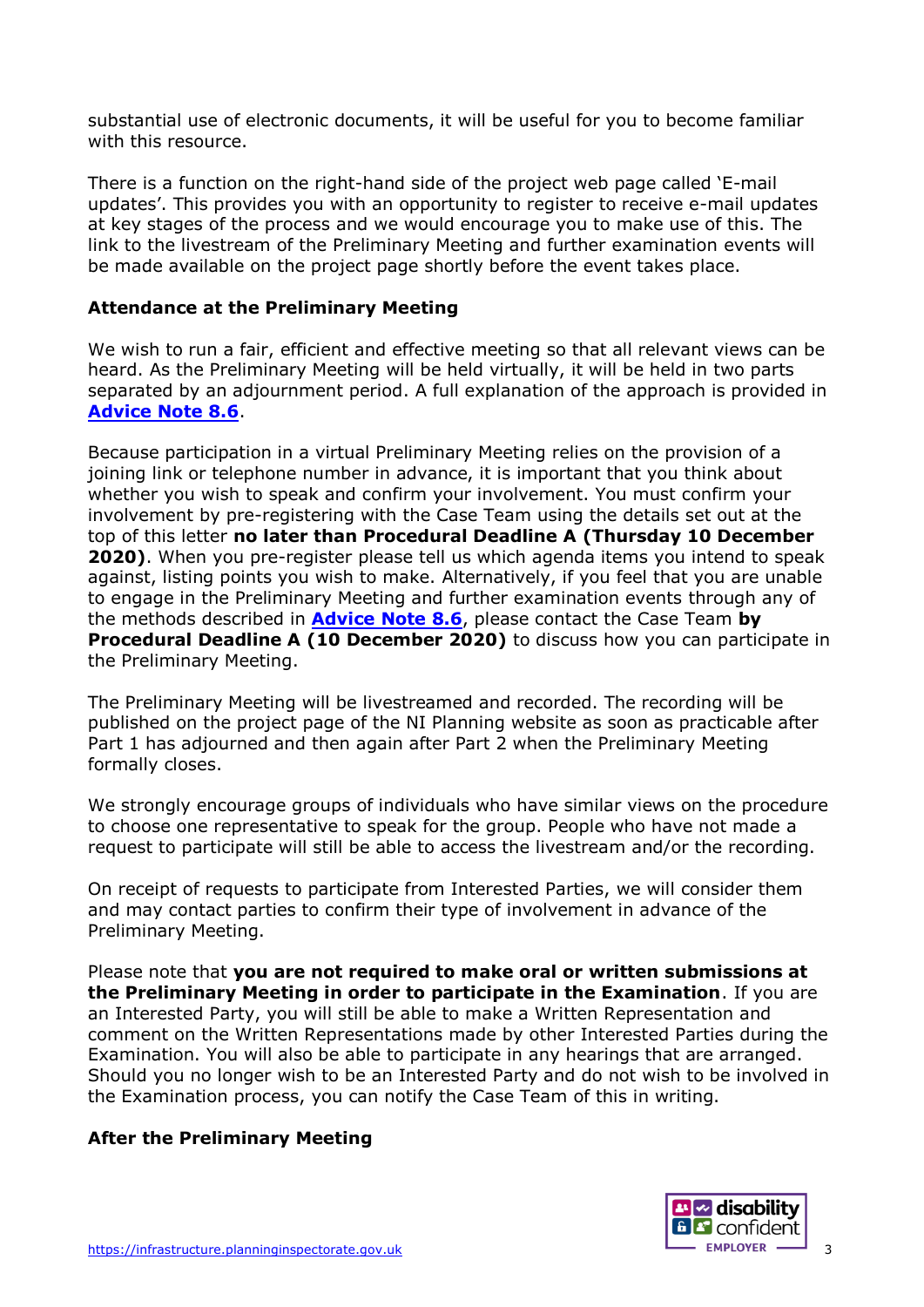After the Preliminary Meeting you will be sent a letter, known as the Rule 8 letter, setting out the finalised Examination Timetable.

The Examination will be held using a combination of written and hearing procedures that are explained in **[Advice Note 8.6](https://infrastructure.planninginspectorate.gov.uk/legislation-and-advice/advice-notes/advice-note-8-6-virtual-examination-events/)**. The Advice Note also answers questions on procedure and the methods of conducting virtual events.

All hearings are held in public. Where hearings take place virtually, they will be recorded and made available to view on the project page of the NI Planning website by livestream and shortly after each event. Where physical hearings can take place, a recording will be published on the website.

All relevant and important matters will be taken into account when the ExA makes a recommendation to the Secretary of State for Transport, who will take the final decision in this case.

## **Procedural Decisions made by the Examining Authority**

We have made some Procedural Decisions which are set out at **Annex E** of this letter. These are summarised as follows:

- The setting of deadlines for the submission of Statements of Common Ground and Local Impact Reports.
- The notification by Interested Parties of their wish to attend an Accompanied Site Inspection and their nomination of locations including justifications for the consideration of the ExA for their nominations.
- The issuing of First Written Questions in advance of the Examination commencing.
- The notification by Statutory Parties, or certain Local Authorities of their wish to be considered as an Interested Party by the ExA.
- The submission of low-resolution documents for use at virtual events.
- The submission and acceptance of post-application documents.

### **Managing Examination correspondence**

Given the volume and frequency of letters the Planning Inspectorate needs to send to Interested Parties during an Examination, we aim to communicate with people by email, as electronic communication is more environmentally friendly and cost effective for the taxpayer.

If you have received a postal letter but are able to receive communications by email, please confirm this with the Case Team using the contact details at the top of this letter, as soon as possible.

### **Your status in the Examination**

You have received this letter because you fall within one of the groups described in the Planning Inspectorate's document [What is My Status in the Examination?.](https://infrastructure.planninginspectorate.gov.uk/wp-content/uploads/2019/02/Status-faq.pdf)

If your reference number begins with '2002', 'A1IN-AFP', 'A1IN-S57', 'A1IN-APP' you are in Group A. If your reference number begins with 'A1IN-SP' you are in Group B.

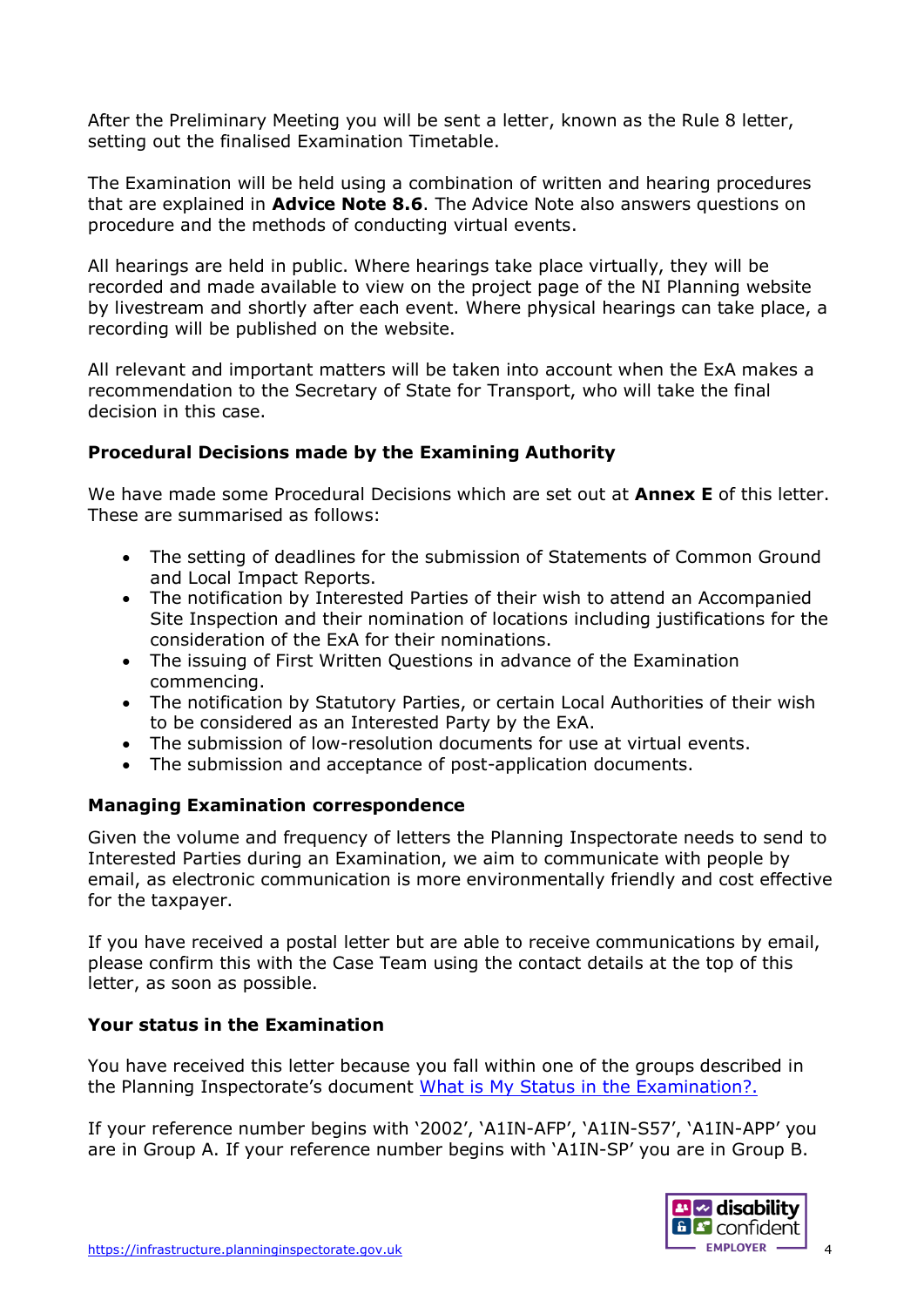The meaning and purpose of those groups are explained in the document published at the link above.

If having read this document you are still unsure about your status, please contact the Case Team using the details at the top of this letter.

### **Management of information**

The Planning Inspectorate has a commitment to transparency. Therefore, all information submitted for this project (if accepted by the ExA) and a record of any advice which has been provided by the Planning Inspectorate is published on the project page on the NI Planning website.

All Examination Documents can also be viewed electronically at the locations listed in **Annex F** of this letter.

Please note that in the interest of facilitating an effective and fair Examination, we consider it necessary to publish some personal information. To find out how we handle your personal information, please view our [Privacy Notice](https://infrastructure.planninginspectorate.gov.uk/help/privacy-and-cookie/) as amended by **Annex G** of this letter (Your Privacy).

Please note that all deadlines in the draft Examination Timetable and as referred to in this letter are at 23.59 on the deadline day. The Planning Inspectorate will be using an electronic portal, which parties will be able to use during the Examination, to make written submissions at the relevant deadline. The project page will reflect a new tab for parties to, "make a submission", which can be accessed ahead of each deadline. Further information will be included in the Rule 8 letter which will be issued as soon as practicable after the Preliminary Meeting.

#### **Award of costs**

We also draw your attention to the possibility of the award of costs against Interested Parties who behave unreasonably. You should be aware of the relevant costs guidance 'Awards of costs; examinations of applications for development consent orders' which applies to Nationally Significant Infrastructure Projects. This guidance is available at: <https://infrastructure.planninginspectorate.gov.uk/legislation-and-advice/guidance/>

We look forward to working with all parties in the examination of this application.

Yours faithfully

*Kevin Gleeson*

**Lead Member of the Examining Authority**

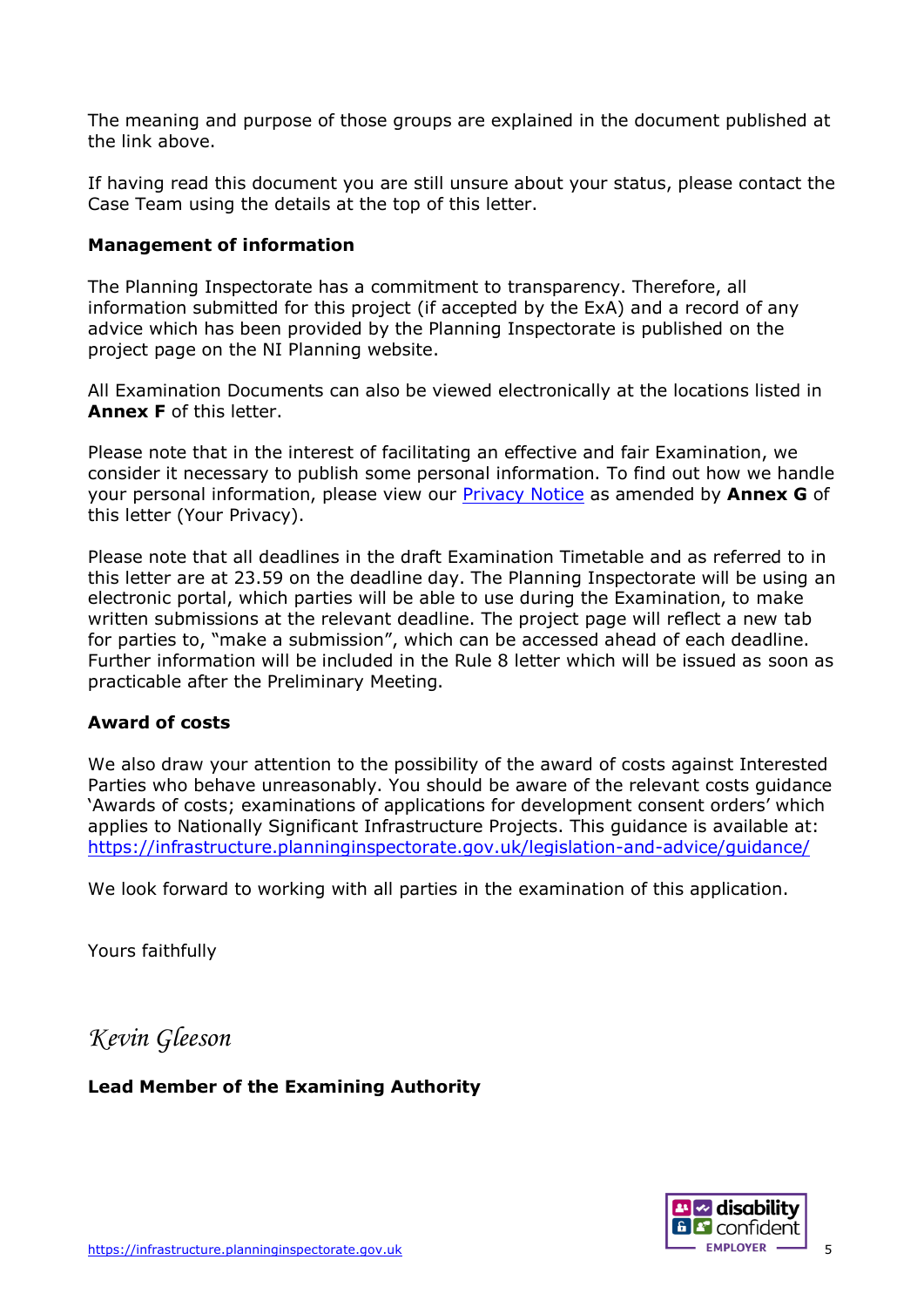#### **Annexes**

- **A** Agenda for the Preliminary Meeting<br>**B** Introduction to the Preliminary Meeting
- **B** Introduction to the Preliminary Meeting<br>**C** Initial Assessment of Principal Issues
- **C** Initial Assessment of Principal Issues
- **D** Draft Examination Timetable
- **E** Procedural Decisions made by the Examining Authority<br>**F** Availability of Examination Documents
- **F** Availability of Examination Documents<br>**G** Your Privacy
- Your Privacy

This communication does not constitute legal advice.

Please view our **Privacy Notice** (and the Amendement to it in Annex G to this letter) before sending information to the Planning Inspectorate.

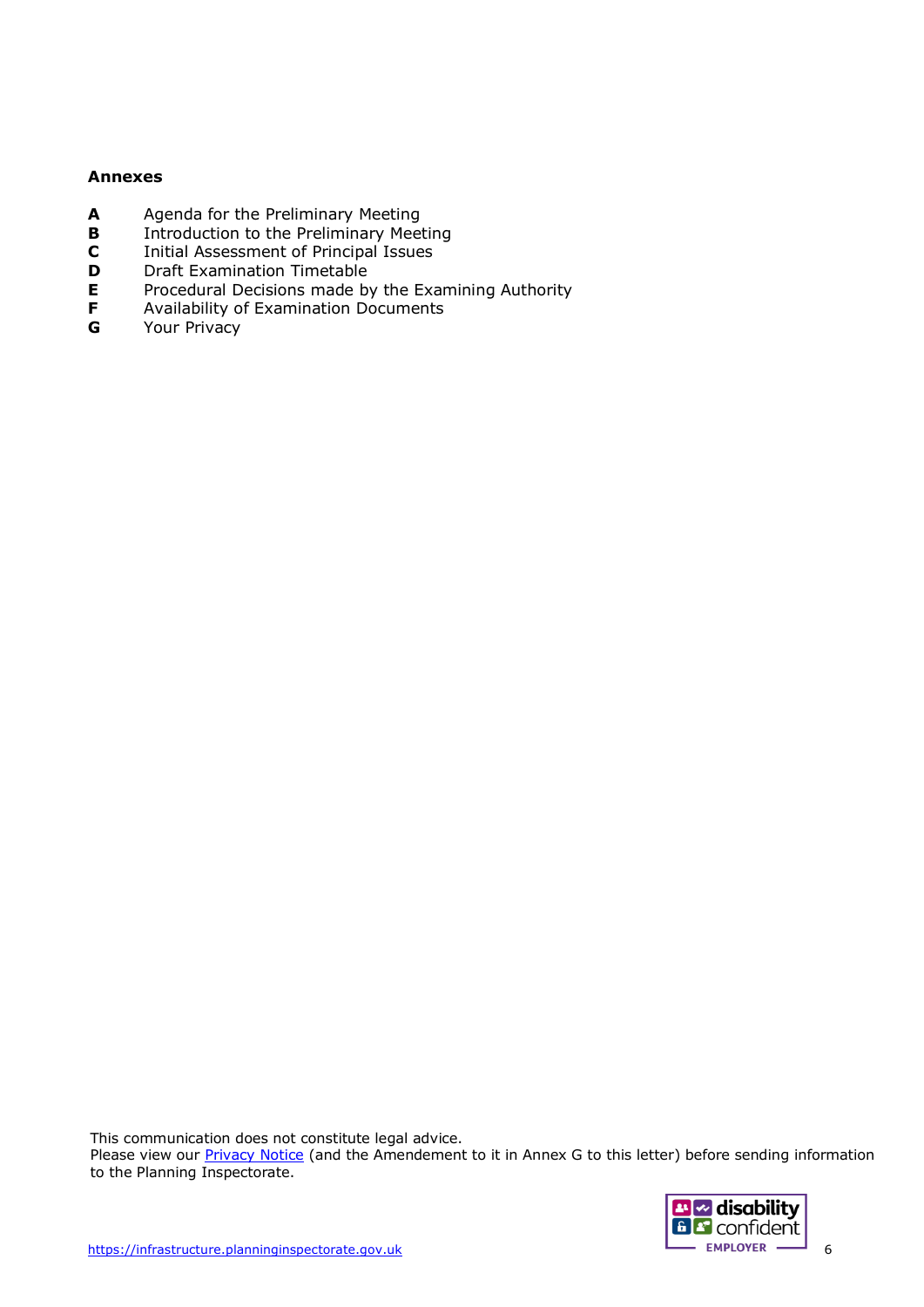# **Agenda**

| <b>Title of meeting:</b>        | A1 in Northumberland - Morpeth to<br>Ellingham<br><b>Preliminary Meeting Part 1</b>                                                                                                 |  |
|---------------------------------|-------------------------------------------------------------------------------------------------------------------------------------------------------------------------------------|--|
| <b>Meeting Date:</b>            | <b>15 December 2020</b>                                                                                                                                                             |  |
| <b>Arrangements Conference:</b> | Joining from 9.20am                                                                                                                                                                 |  |
| <b>Meeting start time:</b>      | 10.00am                                                                                                                                                                             |  |
| <b>Venue:</b>                   | <b>Virtual Event (Microsoft Teams)</b><br>Full instructions on how to join online or by<br>phone will be provided in advance of the<br>meeting to those who register to participate |  |

#### **Attendees: Pre-registered parties**

This meeting will also be available for people to observe live online via a link, which will be advertised on the project page of the National Infrastructure Planning website shortly before the meeting is due to start.

| $9.20$ am <sup>1</sup> | Please arrive at 9.20am to enter the Preliminary Meeting Lobby and<br>join the virtual Arrangements Conference. From here, you will be<br>admitted to the meeting by the Case Team, greeted and given<br>further instructions |  |
|------------------------|-------------------------------------------------------------------------------------------------------------------------------------------------------------------------------------------------------------------------------|--|
| 9.45am                 | The Arrangements Conference will commence at 9.45am. This will<br>outline the house keeping for the Preliminary Meeting and allow for<br>an opportunity to raise any concerns about participating in the<br>meeting           |  |
| 10.00am                | Welcome and introductions                                                                                                                                                                                                     |  |
| Item 1                 |                                                                                                                                                                                                                               |  |
| Item 2                 | The Examining Authority's (ExA) remarks about the virtual PM<br>process - Annex B                                                                                                                                             |  |
| Item <sub>3</sub>      | The ExA's remarks about the Examination process $-$ Annex B                                                                                                                                                                   |  |
| Item 4                 | Initial Assessment of Principal Issues - Annex C                                                                                                                                                                              |  |
| Item 5                 | Draft Examination Timetable - Annex D                                                                                                                                                                                         |  |
|                        | Deadlines for submissions and notifications                                                                                                                                                                                   |  |

<sup>&</sup>lt;sup>1</sup> If you are joining as an active participant, please follow the joining instructions for the virtual event carefully and connect into the Preliminary Meeting in good time. In common with physical Preliminary Meetings, the event will start at 10.00am irrespective of any late arrivals, for whom access may not be possible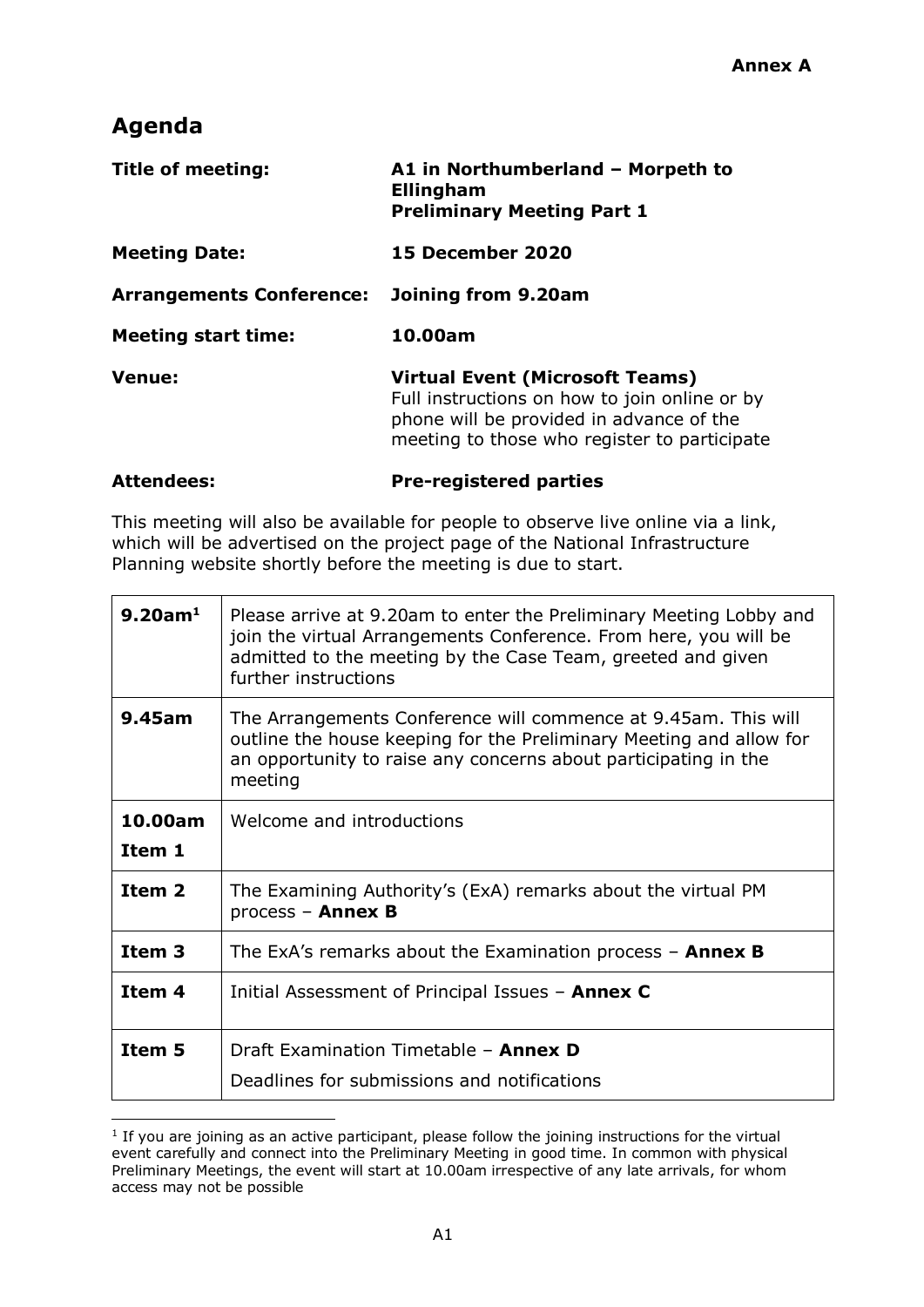|                                                                            | Dates and format for hearings                                                                                                                                                                                 |  |
|----------------------------------------------------------------------------|---------------------------------------------------------------------------------------------------------------------------------------------------------------------------------------------------------------|--|
|                                                                            | Arrangements for site inspections                                                                                                                                                                             |  |
| Item 6                                                                     | Procedural Decisions taken by the ExA $-$ Annex E                                                                                                                                                             |  |
| Item 7                                                                     | Any remaining questions or submissions regarding procedural<br>matters not set out in the agenda that have been submitted to the<br>Planning Inspectorate in writing in advance of the Preliminary<br>Meeting |  |
| Item 8                                                                     | Any other matters                                                                                                                                                                                             |  |
| <b>Adjournment of the Preliminary Meeting until Tuesday 5 January 2021</b> |                                                                                                                                                                                                               |  |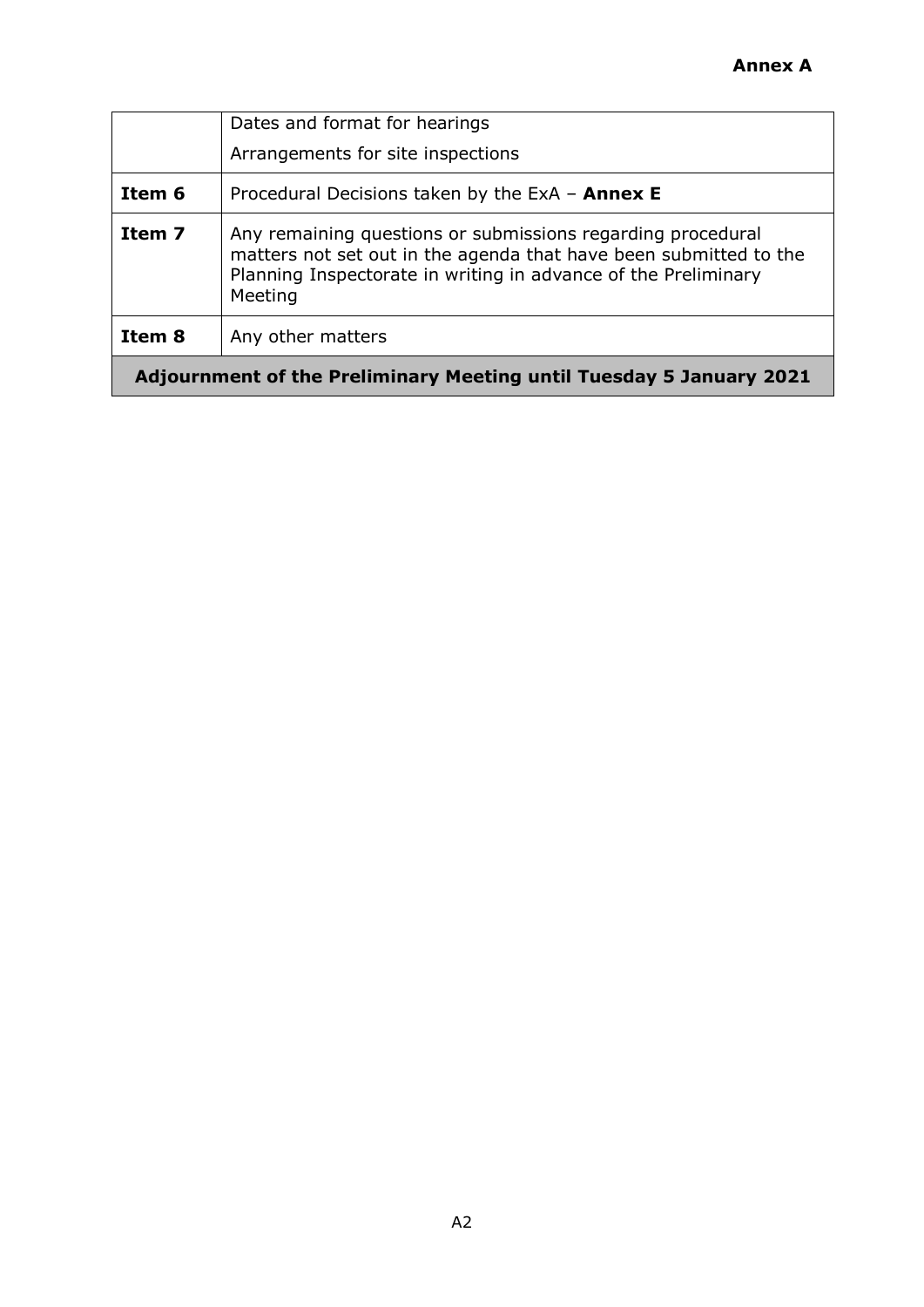# **Agenda**

| <b>Title of meeting:</b>        | A1 in Northumberland - Morpeth to<br>Ellingham<br><b>Preliminary Meeting Part 2</b>                                                                                                 |  |
|---------------------------------|-------------------------------------------------------------------------------------------------------------------------------------------------------------------------------------|--|
| <b>Meeting Date:</b>            | <b>5 January 2021</b>                                                                                                                                                               |  |
| <b>Arrangements Conference:</b> | Joining from 9.20am                                                                                                                                                                 |  |
| <b>Meeting start time:</b>      | 10.00am                                                                                                                                                                             |  |
| <b>Venue:</b>                   | <b>Virtual Event (Microsoft Teams)</b><br>Full instructions on how to join online or by<br>phone will be provided in advance of the<br>meeting to those who register to participate |  |

# **Attendees: Pre-registered parties**

This meeting will also be available for people to observe live online via a link, which will be advertised on the project page of the National Infrastructure Planning website shortly before the meeting is due to start.

| 9.20am                                  | Please arrive at 9.20am to enter the Preliminary Meeting Lobby and<br>join the virtual Arrangements Conference. From here, you will be<br>admitted to the meeting by the Case Team, greeted and given<br>further instructions |  |
|-----------------------------------------|-------------------------------------------------------------------------------------------------------------------------------------------------------------------------------------------------------------------------------|--|
| 9.45am                                  | The Arrangements Conference will commence at 9.45am. This will<br>outline the house keeping for the Preliminary Meeting and allow for<br>an opportunity to raise any concerns about participating in the<br>meeting           |  |
| Item 1                                  | Resumption of the Preliminary Meeting and welcome                                                                                                                                                                             |  |
| Item <sub>2</sub>                       | The ExA's remarks about the Examination process                                                                                                                                                                               |  |
| Item <sub>3</sub>                       | Any Procedural Decisions made by the ExA                                                                                                                                                                                      |  |
| Item 4                                  | Any other matters                                                                                                                                                                                                             |  |
| <b>Close of the Preliminary Meeting</b> |                                                                                                                                                                                                                               |  |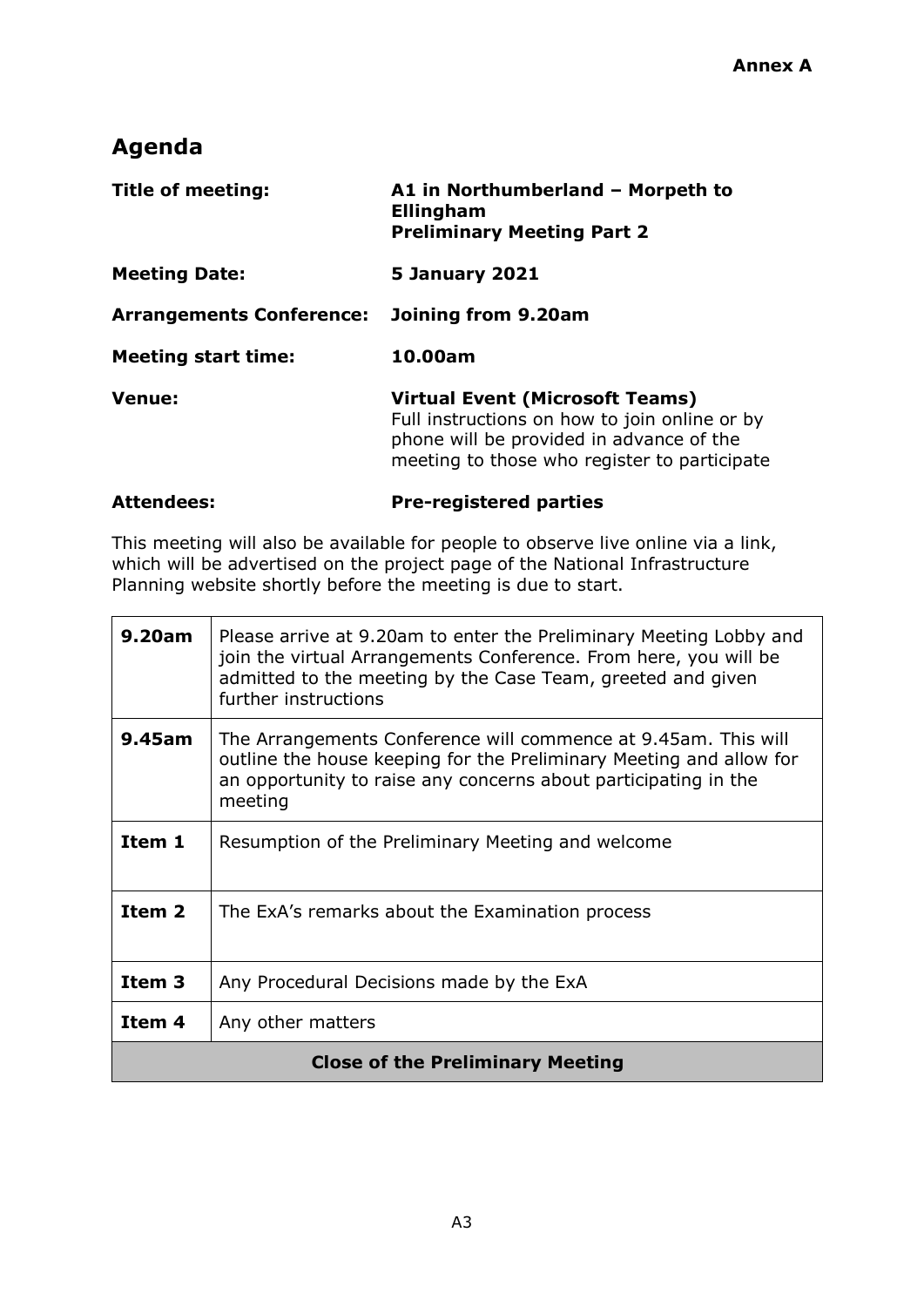### **Please note**:

Please be available from the start and throughout the meeting. The agenda is subject to change at the discretion of the ExA, although in making changes the ExA will be mindful of the need to provide opportunities for fair involvement to all IPs. The ExA will conclude the meeting as soon as all relevant contributions have been made. If there are any additional matters to be dealt with or submissions take a considerable amount of time the ExA may change the order of the agenda items and may introduce breaks in the proceedings.

Please make sure that you read the following documents before attending the Preliminary Meeting:

• **The National Infrastructure Planning Privacy Notice**: <https://infrastructure.planninginspectorate.gov.uk/help/privacy-notice/>

### • **Advice Note 8.6: Virtual examination events**:

[https://infrastructure.planninginspectorate.gov.uk/legislation-and](https://infrastructure.planninginspectorate.gov.uk/legislation-and-advice/advice-notes/advice-note-8-6-virtual-examination-events/)[advice/advice-notes/advice-note-8-6-virtual-examination-events/](https://infrastructure.planninginspectorate.gov.uk/legislation-and-advice/advice-notes/advice-note-8-6-virtual-examination-events/)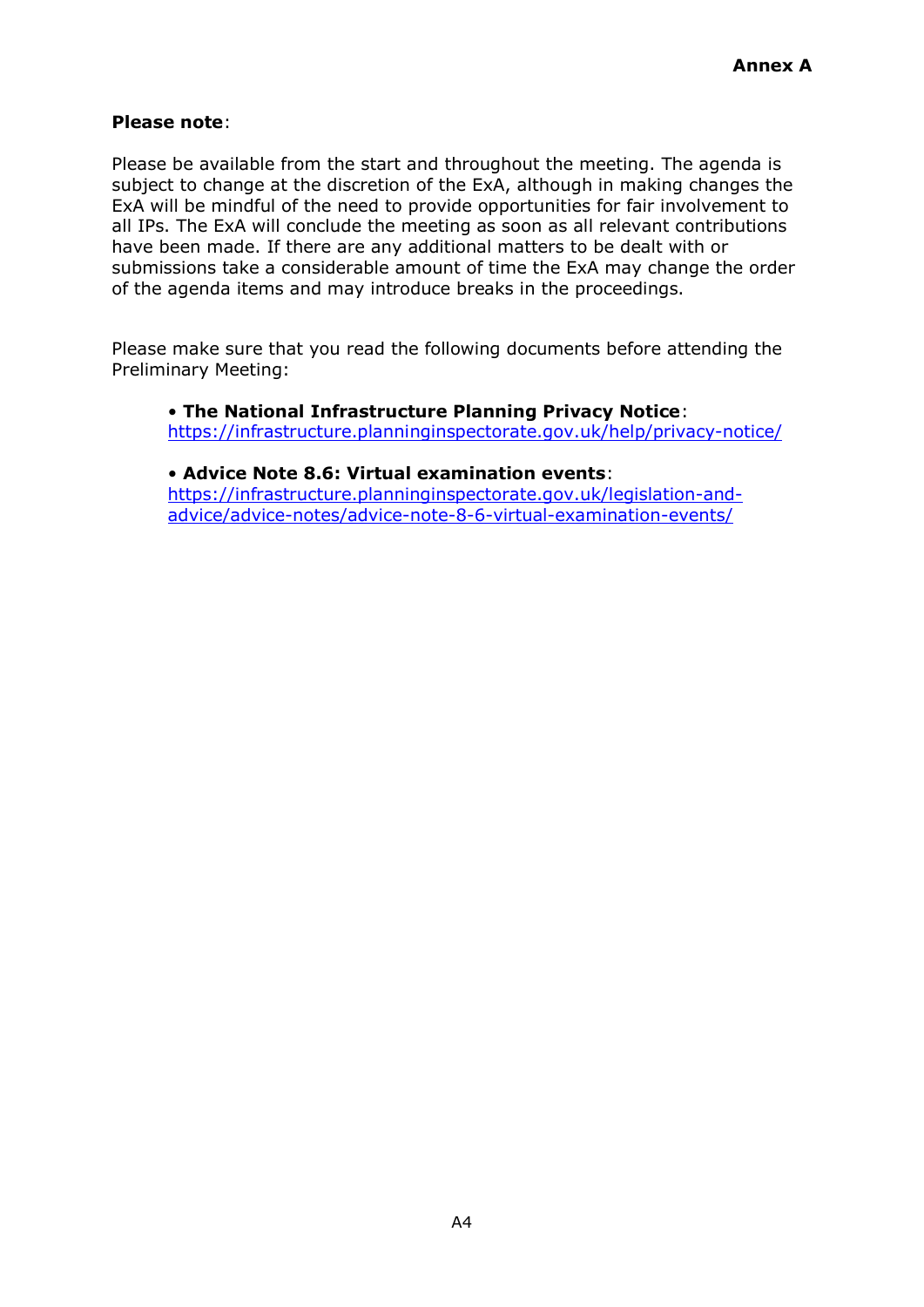# **Introduction to the Preliminary Meeting**

# *Background*

The Preliminary Meeting (PM) for the A1 in Northumberland – Morpeth to Ellingham project will take place virtually, using Microsoft Teams, but the format, content and procedure will be very similar to the physical, face-to-face PMs that have been held for other National Infrastructure Examinations.

The Examining Authority (ExA) is conscious of videoconferencing fatigue and will aim to keep the proceedings focussed and as efficient as possible. This annex provides advance access to information that would usually be included in the ExA's introductory remarks following the opening of the PM. Please read this carefully. The ExA will only present a summary of the key points set out here at the Preliminary Meeting, in order to ensure that the time available for participants to speak is maximised.

## *The Examining Authority*

The two Members of the ExA, appointed by the Secretary of State for Housing, Communities and Local Government, Kevin Gleeson and Andre Pinto will introduce themselves at the start of the PM. The ExA's appointment letter can be found in the Examination Library under reference [\[PD-004\]](https://infrastructure.planninginspectorate.gov.uk/wp-content/ipc/uploads/projects/TR010059/TR010059-000826-TR010059_Notice%20of%20Appointment%20of%20the%20Examining%20Authority.pdf).

## *The Case Team*

The ExA will be supported by the Planning Inspectorate Case Team. Candice Patten, George Harrold and Katy O'Loan are respectively the Case Manager and Case Officers for this application. During the arrangements conferences a member of the Case Team will welcome and admit participants into the virtual PM, and will be available to answer questions by email before and after the PM. The contact email address is: [A1inNorthumberland@planninginspectorate.gov.uk](mailto:A1inNorthumberland@planninginspectorate.gov.uk)

### *The purpose of the Preliminary Meeting*

The PM is being held to discuss the arrangements for Examination of the application for Development Consent for the A1 in Northumberland – Morpeth to Ellingham project, which is a Nationally Significant Infrastructure Project (NSIP), and which will generally be referred to in the PM and Examination as the 'Proposed Development' or 'the Scheme'. The application has been made by Highways England, which will be referred to as 'the Applicant'.

You will find information about the applications and, in due course, documents produced for the Examination on the Planning Inspectorate's National Infrastructure Planning website ('NI Planning website'). This has a dedicated landing page for the project with links to Examination procedure, the Examination Timetable, Relevant Representations and Examination documents. The relevant NI Planning website landing page is:

[https://infrastructure.planninginspectorate.gov.uk/projects/north-east/a1-in](https://infrastructure.planninginspectorate.gov.uk/projects/north-east/a1-in-northumberland-morpeth-to-ellingham/)[northumberland-morpeth-to-ellingham/](https://infrastructure.planninginspectorate.gov.uk/projects/north-east/a1-in-northumberland-morpeth-to-ellingham/)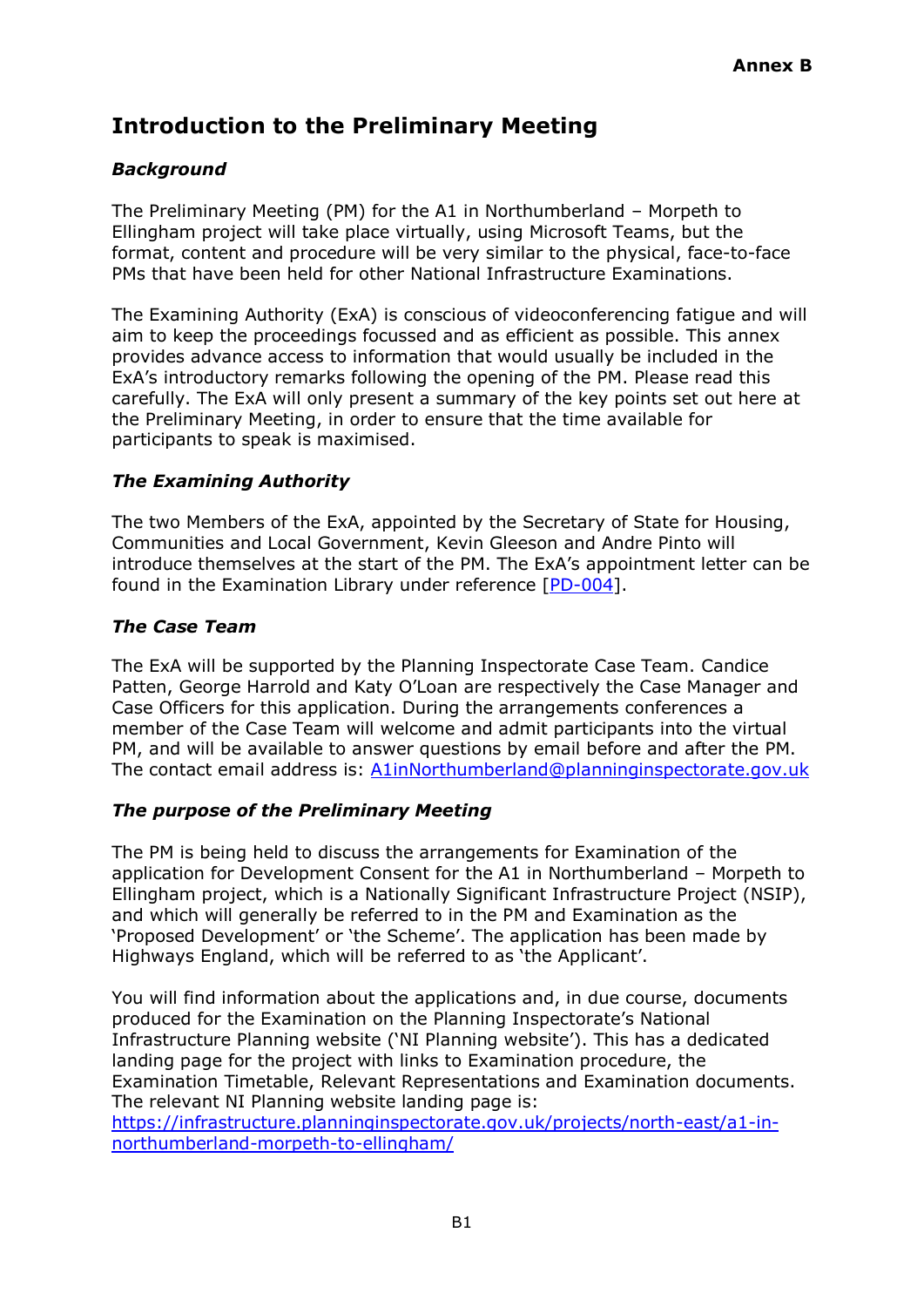You are encouraged to look at the NI Planning website landing page if you haven't already done so, because it will be used to communicate with you and to provide access to documents throughout the Examination. There is the option on the project page to register to receive updates and we would encourage you do this so that you will receive a notification via e-mail at key stages during the Examination.

The main purpose of the PM is to discuss the arrangements for the Examination of the application. It focuses on the process only, and it will not be looking at the substance of the proposals: questions, discussions and representations about the merits or disadvantages of the Proposed Development are for the Examination itself which will begin the day after the close of the PM.

The PM will be your opportunity to influence the process that we intend to follow, and you should read the Rule 6 letter and all accompanying annexes thoroughly beforehand. The agenda for the PM is attached to the Rule 6 letter at **Annex A**. It is important to have the letter and the agenda in front of you and to refer to them during the course of the PM. If you are not experienced with videoconferencing and using multiple documents on screen, you may wish to print these in advance of the PM for reference.

### *Government guidance and policy*

The application is a NSIP under the Planning Act 2008 (PA2008) regime as a consequence of sections  $14(1)(h)$ ,  $22(1)(a)$  and  $22(1)(b)$ : it includes the construction of a highway for the offline sections of the Scheme (section 22(1)(a)) and the alteration of a highway for the online sections of the Scheme (section 22(1)(b)). The designated **National Networks National Policy Statement** (NNNPS) applies to this Examination and to decision-making relating to this application.

We will consider the Proposed Development within the parameters of the NNNPS and any other applicable policy or considerations that we deem to be important and relevant. The PA2008 makes it clear that, in making a decision, the relevant Secretary of State (SoS) '*must decide the application in accordance with any relevant NPS'* (s104(3)), subject to certain provisos. Essentially, the provisos are that the application must not breach legal or treaty obligations, and that any adverse impact of the Proposed Development would not outweigh its benefits.

The SoS is entitled to disregard any representations that relate to the merits of the designated NPS. In practice, this means that the ExA will not spend time examining representations that challenge policy set out in NPSs, or the validity of NPSs themselves. The focus will be on the merits of the Proposed Development, tested to the appropriate extent, using the tests set out in relevant designated NPSs that are in force.

Other important and relevant planning policies that the ExA may consider include policies in the relevant local authorities' development plans. However, if these conflict with policy in a NPS, then the NPS will take precedence.

In summary, the PM will establish the procedures and timetable for the Examination of the Proposed Development. It will set a framework for the ExA to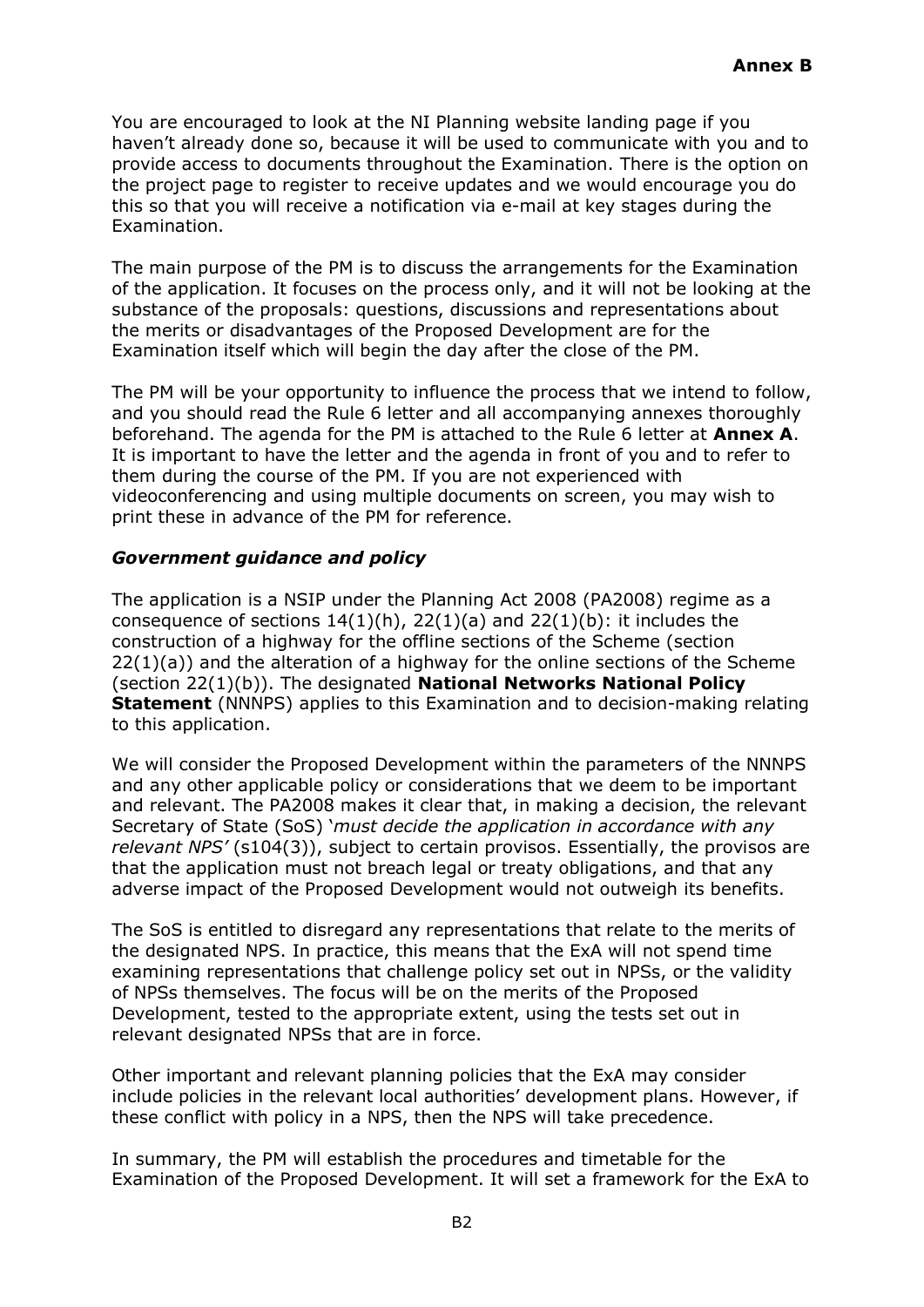enable the SoS to consider and decide the application, by identifying relevant policy and examining the application in the light of it. In doing so, the ExA will have regard to:

- The positions and representations of all Interested Parties (IPs);
- any Local Impact Reports (LIR) prepared and provided by relevant local authorities;
- other prescribed matters; and
- any other matters that appear to be both relevant and important to the relevant SoS's decision.

### *Preliminary Meeting invitees*

The Applicant is invited to the PM and is generally given the opportunity to reply to any representations made, either orally at the time or in writing during the adjournment of the meeting.

Everyone who has made a Relevant Representation has been registered as an IP and has been sent a copy of the Rule 6 letter. Each IP is entitled to participate in this Examination.

Each person or organisation with an interest in land or rights that are affected by a Compulsory Acquisition request in this application is an Affected Person (AP). In addition to a general entitlement to involvement in the Examination, APs have a right to be heard in relation to any objection about the effects of Compulsory Acquisition on their interests in land, and a right to be notified of any Compulsory Acquisition Hearing. Affected Persons are IPs, whether or not they have made a Relevant Representation.

Certain bodies are 'Prescribed Consultees' or statutory parties. They are bodies that can elect to become IPs without having made a Relevant Representation.

The ExA has the power to involve people who are not IPs in the Examination as though they are IPs, including by inviting them to the PM. However, this is only done in exceptional circumstances, for example if it was clear that the application would materially affect a person, they are not automatically or eligible to elect to become an IP and for a good reason they had been unable to take the necessary action to register as an IP.

### *Conduct of the Preliminary Meeting*

Past experience suggests that a PM for a project of this size and complexity could take two to three hours to complete. However, in running the event virtually there are limitations on the number of people who can speak at any one time. Therefore, in order to ensure that everyone who wishes to speak can do so, one day has been timetabled for Part 1.

An adjournment has been provided between Part 1 and Part 2 of the PM to allow for the consideration of any written submissions by Interested Parties who did not, or could not, make oral submissions at Part 1 of the event on 15 December 2020. Part 1 of the PM will not end until the we have considered all oral submissions made at the meeting and written submissions made by **Procedural**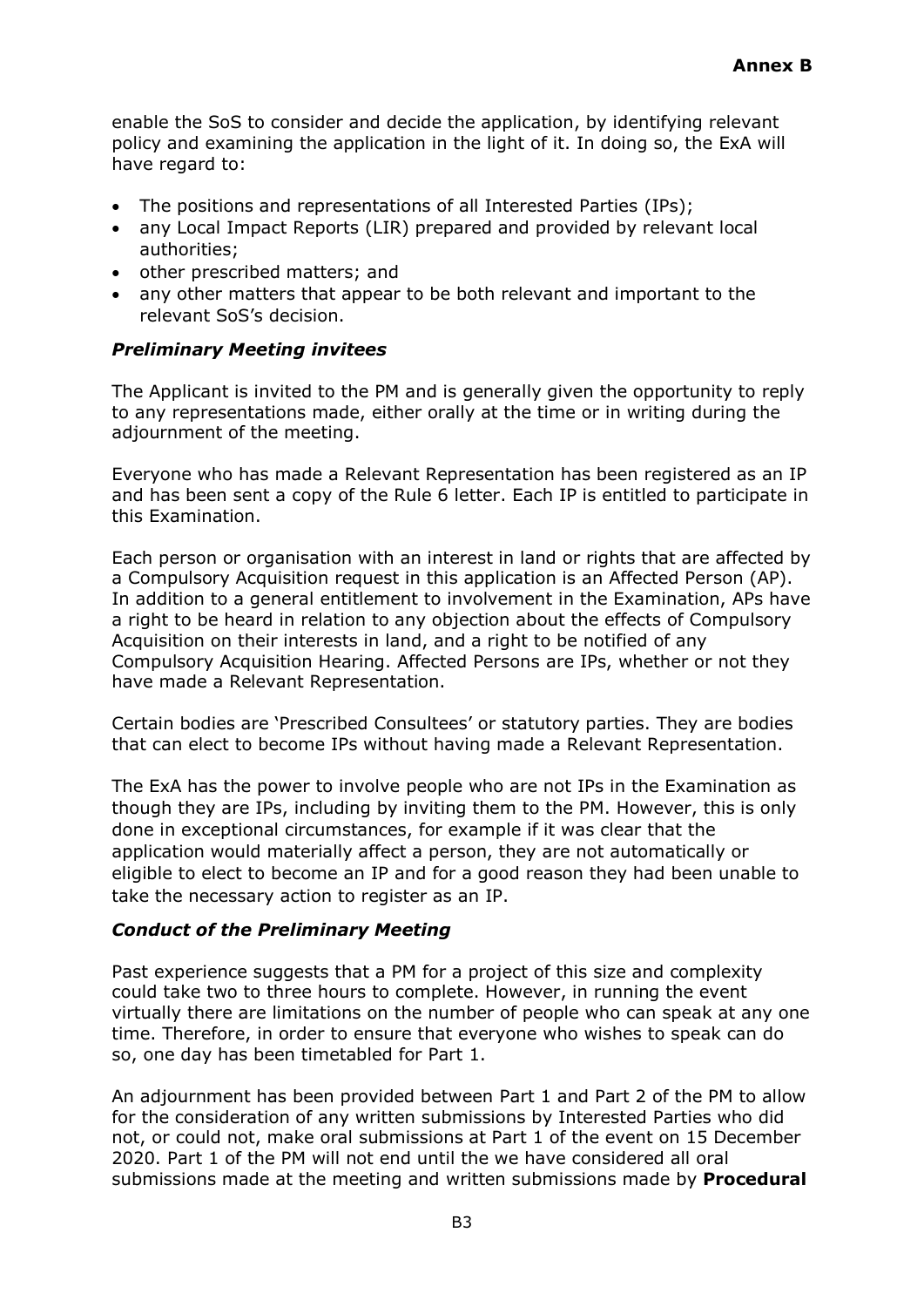**Deadline B (22 December 2020)** following the adjournment and any final requests to be heard. We will then resume PM Part 2 on **5 January 2021** to enable any further discussions that may be required, and for the ExA to make any procedural decisions necessary to govern the Examination and close the PM.

Participants may have to make allowances and be patient if there are delays associated with the technology used. In recognition of the fatigue associated with on-screen communication, we may provide a short break during the PM. For those who pre-register to be involved your joining instructions will provide more information about this.

A digital recording will be made available on the project page of the NI Planning website as soon as practicable following each part of the PM. The digital recording allows any member of the public who is interested in the application and the Examination to find out what has been discussed at the PM, whether they are able to attend or observe the meeting or not. The making and publication of these recordings are a critical means by which we meet the legal requirement to hold these events in public. In this regard, anyone speaking at the PM will need to introduce themselves each time they speak, to ensure that someone listening to the recording after the event is clear who was speaking. A written note of the PM will be produced following the closure of the PM (at the conclusion of Part 2).

As the digital recordings are retained and published, they form a public record that can contain personal information to which the General Data Protection Regulation (GDPR) applies. Participants must do their best to avoid making public any information which they would otherwise wish to be kept private and confidential. If there is a need to refer to such information, it should be in written form. Although this will also be published, personal and private content can be redacted or removed before it is made publicly available. Any person who is unclear on this point should ask the Case Team for guidance before they place personal and private information into the public domain.

The Planning Inspectorate's practice is to publish the recordings and retain them for a period of five years from the SoS's decision on the Development Consent Order (DCO). If you actively participate in the PM, it is important that you understand that you will be recorded and that the recording will be made available in the public domain.

Following the ExA's introductions, each participant who has been registered to speak will be asked to introduce themselves, including any organisations or groups that they represent. We will then conduct the meeting in accordance with the agenda. If you prefer not to have your image recorded, you can switch off your camera at any point.

### *The Examination Process*

The examination of NSIPs follows different processes to those, for example, of a Public Inquiry into a planning appeal following the refusal of planning permission. The main differences are that the examination of NSIPs are primarily a written process and hearings take on an inquisitorial approach as opposed to an adversarial one.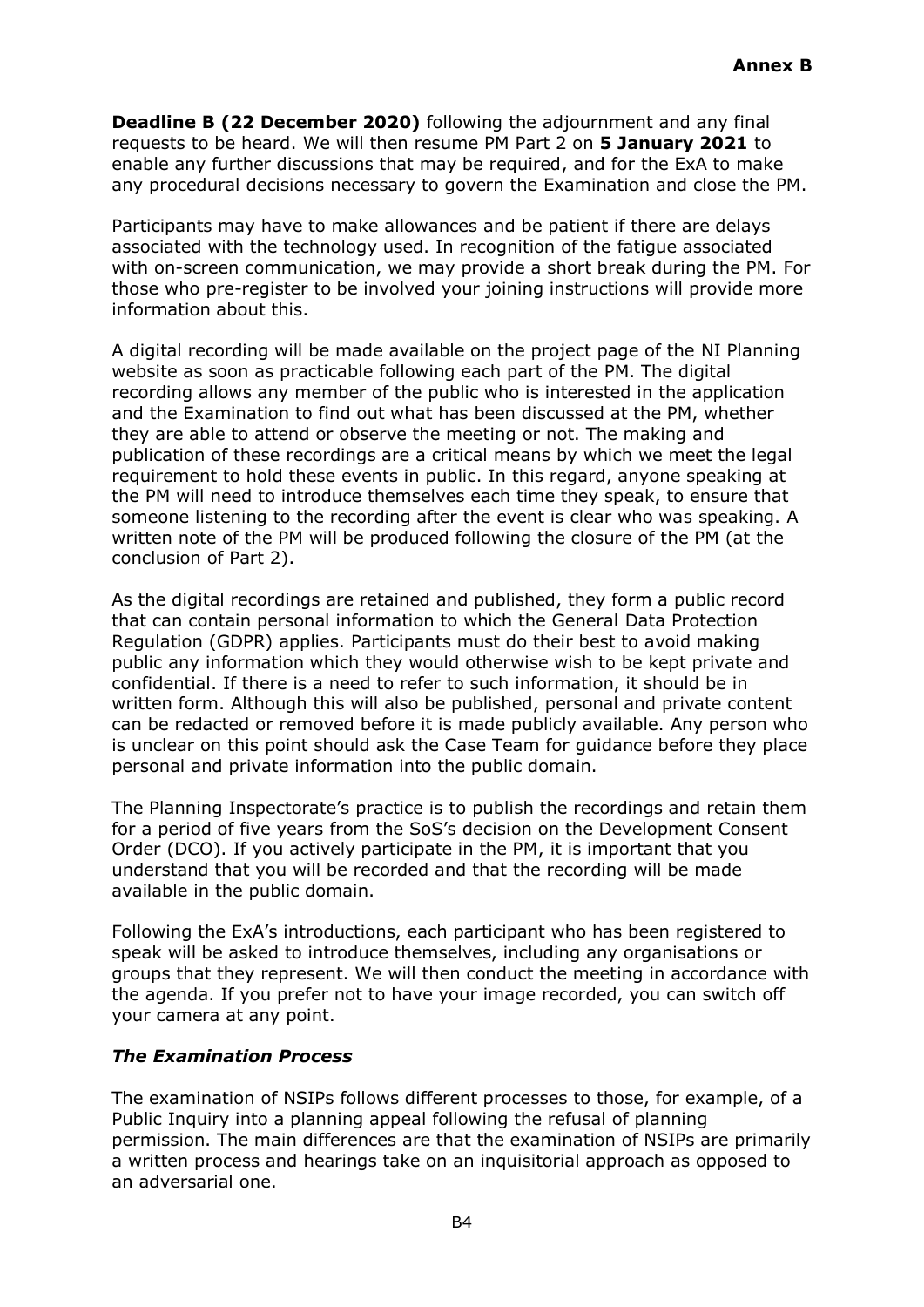This means that the ExA will probe, test and assess the evidence primarily using written questions. While some hearings are held to provide supplementary evidence, questions to the Applicant or to witnesses will come from the ExA. Questioning or cross-examination of witnesses by other parties will not generally be allowed.

In terms of opportunities to provide evidence in writing, the draft Examination Timetable makes provision for the following written processes:

- Local authorities can submit LIRs if they wish. Whilst these are voluntary, the PA2008 provides that if they are provided, they must be considered by the SoS in reaching a decision. Consequently, LIRs are a very important method for local authorities to communicate issues of concern to the ExA, the SoS and their residents.
- IPs can make Written Representations (WRs) and comments on WRs made by other parties.
- IPs can respond to the ExA's written questions (ExQs) and comment on responses to these written questions provided by others.
- IPs may be asked to contribute to the making of Statements of Common Ground (SoCG) if it appears that there are matters on which they and the Applicant agrees, and if it would be useful for this to be clarified. SoCGs most usefully extend to catalogue matters that are not agreed or are outstanding.

The draft Examination Timetable includes a series of numbered deadlines for receipt of written submissions. Timely submissions received by the relevant deadline and that address its purpose will be accepted. Documents received after the relevant deadline are only accepted at the discretion of the ExA and may not be accepted to ensure fairness to all parties. Circumstances where documents are submitted late without good reason, causing inconvenience or delay to other parties can amount to unreasonable behaviour.

These written processes will be the principal means used by the ExA to gather information, evidence and views about the application. However, the Examination will only be effective if all parties resolve to give timely, full, frank, clear and evidenced answers to every question that is relevant to their interests and to engage fully with any other related processes such as the completion of WRs and SoCGs.

There is no merit in withholding or delaying information, or in failing to cooperate, and, should it occur, any unreasonable behaviour that caused another party to incur wasted expenditure could lead to an award of costs against the offending party.

The ExA has discretion to make amendments to the Examination Timetable for the wider benefit of the Examination. If possible, events will be arranged for times when all relevant parties are available, but the ExA is under a duty to complete the Examination by the end of the six-month period beginning with the day after the close of the PM. This requirement is set by legislation, and while the ExA will try to rearrange event dates to accommodate all relevant parties, in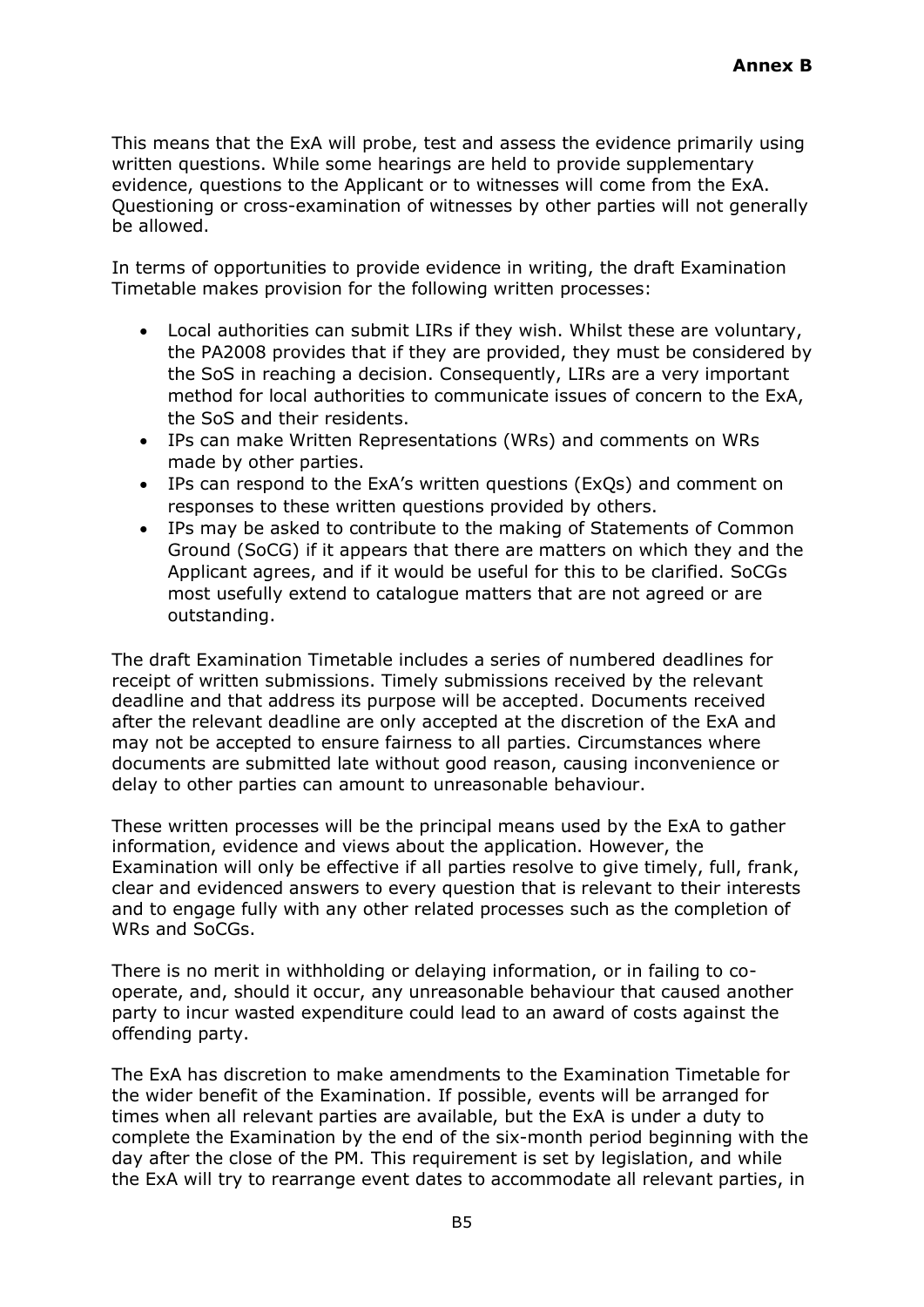practice there will be limited scope to alter dates set out in the draft Examination Timetable.

The statutory time limit for the Examination means that everyone must strive for a 'right first time' approach to matters set out in writing. Where there are matters that still need to be discussed and agreed between the Applicant and IPs, it will be very helpful to the ExA if these could be progressed as early as possible.

#### *Hearings*

The draft Examination Timetable includes provision for Hearings, at which the ExA takes oral evidence from the various parties.

Any registered IP may request an **Open Floor Hearing** (OFH) to make oral representations about the application if they believe this to be preferable to restricting their representation to the written form; though both carry equal weight. Oral submissions should be based on representations previously made in writing, but they should not simply repeat matters previously covered in the written submission. Rather, they should focus on specific detail and explanation to help inform the ExA. There should be no new or unexpected material in oral representations. A written summary note with any supporting evidence or references will be requested of each speaker following the hearing.

As with all Examination events, OFHs are subject to the powers of control of the ExA, as set out in the PA2008 and supporting legislation. Participants must register in advance by the deadline shown in the Examination Timetable and in accordance with the instructions an agenda will be circulated. It is common practice for the ExA to set a time limit for each speaker and speakers with common points are asked to come together to nominate a spokesperson or representative speakers to cover specific topics, so as to avoid repetition. Speakers representing public authorities, community and membership organisations or multiple IPs are normally provided with an additional time allowance, recognising their representative role.

The Applicant's draft DCO provides for the Compulsory Acquisition of land and rights, and the Temporary Possession of land. Affected Persons (ie those whose land or rights over land are affected) have a right to request and be heard at a **Compulsory Acquisition Hearing** (CAH)*.* If one or more APs request to be heard then a CAH must be held. Provisional dates for CAHs are included in the draft Examination Timetable along with deadlines by which requests to be heard must be submitted.

The ExA has the discretion to hold **Issue Specific Hearings** (ISHs) if it would aid in the Examination and there is a specific reason this would be more helpful than reliance on written evidence only. The lack of an ISH on one or more topics does not suggest that that topic is less important than others which are subject to a hearing. Rather, it is an indication that the ExA is satisfied that the issues can be fully considered through written submissions and responses to its written questions and that each party has had a fair opportunity to put its case.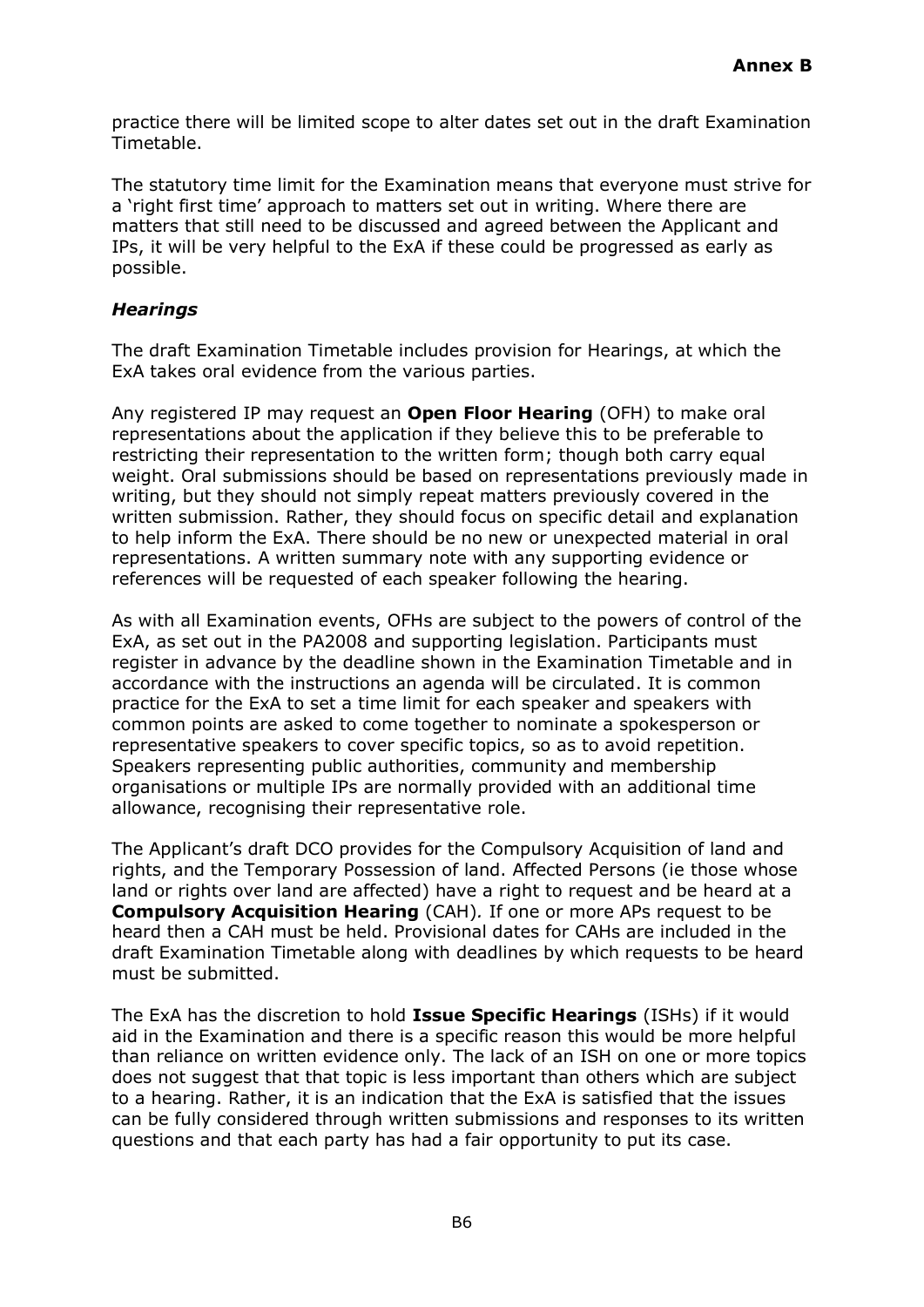The draft Examination Timetable includes a number of reservations for ISHs and IPs may make suggestions for topics in their written or oral representations to the PM.

It may be necessary for the ExA to hold multiple ISHs on the draft DCO. This is normal practice, and they are held on a without prejudice basis. Parties can suggest modifications and amendments to the draft DCO provided with the Proposed Development applications by the Applicant, without prejudicing their overall position on the application.

Holding such hearings does not imply that the ExA has reached any judgements on the merits of the application. Whatever our ultimate recommendation is, we must make sure that the draft DCO is fit for purpose if the SoS decides to grant consent, as any consent will be subject to Requirements (ie conditions) set out in the DCO.

At hearings it will not normally be necessary for parties to make long and detailed submissions that require (for example) PowerPoint presentations. Any supporting detail/information can be provided in writing following the event by the relevant deadline.

The draft Examination Timetable includes a deadline (**Deadline 1 on 12 January 2021**) for participants to notify the ExA that they wish to speak at an OFH or a CAH.

### *Site inspections*

As part of the Examination process the ExA may undertake site inspections. These can be either unaccompanied or accompanied, though all would be subject to any Government restrictions relating to COVID-19 in force at the time.

The purpose of these is for the ExA to see features of the proposals within the context of the evidence put forward. Notes of Unaccompanied Site Inspections (USIs) are published on the project webpage on the NI Planning website.

Accompanied Site Inspections (ASI) will only be necessary to view land to which there is no public right of access, or with no clear view from nearby locations with open public access. The purpose of ASIs is familiarisation only and no discussion of the merits of the Proposed Development will be entertained during an ASI.

The draft Examination Timetable includes a deadline for IPs to make submissions suggesting sites and locations that the ExA should visit. These will be used to inform further USIs as well as possible ASIs. It should be noted that public health restrictions may limit the scope for ASIs and, if these have not lifted by the end of the Examination, the ExA may decide that holding USIs to relevant nominated locations, supported by the submission of additional written, photographic, video or even drone material would be preferable to not visiting sites or holding ASIs in circumstances which could make them difficult and unduly time-consuming to conduct.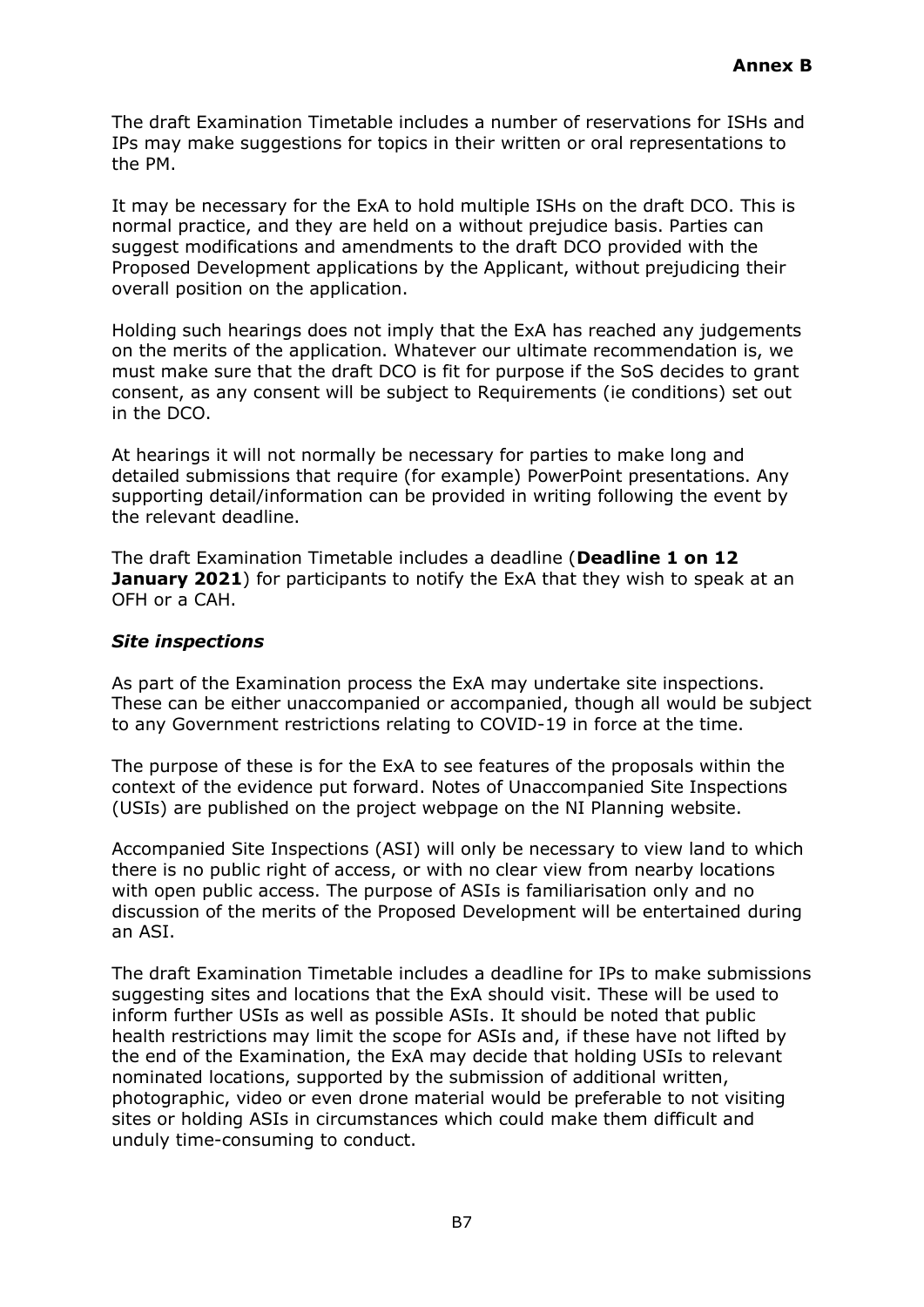# **Initial Assessment of Principal Issues**

This is the Initial Assessment of the Principal Issues prepared under s88(1) of the Planning Act 2008 (PA2008). This initial assessment has had regard to consideration by the Examining Authority (ExA) of the application documents, Relevant Representations received in respect of the application and its consideration of any other important and relevant matters

It is not a comprehensive or exclusive list of all relevant matters. The ExA will have regard to all important and relevant matters during the Examination and in writing a Recommendation Report to the Secretary of State for Transport after the Examination has concluded.

The order of the issues listed is alphabetic and does not imply any order of prioritisation or importance.

The policy and consenting requirements and documents associated with the PA2008 are an integral part of the Examination and are therefore not set out as separate Principal Issues.

It should be noted that a number of the Principal Issues set out below have an interrelationship and overlap and these will be reflected in the Examination. It should also be noted that whilst the effects of the proposal in relation to human rights and equalities duties are not listed as Principal Issues, the ExA will conduct all aspects of the Examination with these in mind.

| <b>Principal Issues</b>                              | <b>Brief Amplification to include but not</b>                                                                                                                                                                                                                                                                                                                                                                                                                                                                                                                                                                                                                 |  |  |
|------------------------------------------------------|---------------------------------------------------------------------------------------------------------------------------------------------------------------------------------------------------------------------------------------------------------------------------------------------------------------------------------------------------------------------------------------------------------------------------------------------------------------------------------------------------------------------------------------------------------------------------------------------------------------------------------------------------------------|--|--|
|                                                      | necessarily limited to:                                                                                                                                                                                                                                                                                                                                                                                                                                                                                                                                                                                                                                       |  |  |
| Air Quality and Emissions                            | Construction effects including dust.<br>$\bullet$<br>Operational effects of the proposed<br>٠<br>development on human and ecological<br>receptors.<br>Mitigation of impacts.<br>٠<br>The approach to the air quality assessment and<br>٠<br>the impact on the River Coquet and the Coquet<br>Valley Woodlands SSSI.                                                                                                                                                                                                                                                                                                                                           |  |  |
| Biodiversity, Ecology and<br>the Natural Environment | Implications for European/ international sites<br>$\bullet$<br>and their qualifying features, including in-<br>combination assessment.<br>Effects on other designated sites.<br>$\bullet$<br>Effects on protected species and species of<br>٠<br>conservation concern including bats, badgers,<br>otters, water voles, white-clawed crayfish and<br>great crested newts.<br>Effects on protected habitats and habitats of<br>$\bullet$<br>conservation concern including ancient<br>woodland, other woodland, trees and<br>hedgerows.<br>Adequacy of proposed mitigation, monitoring<br>٠<br>management and compensatory measures and<br>their effectiveness. |  |  |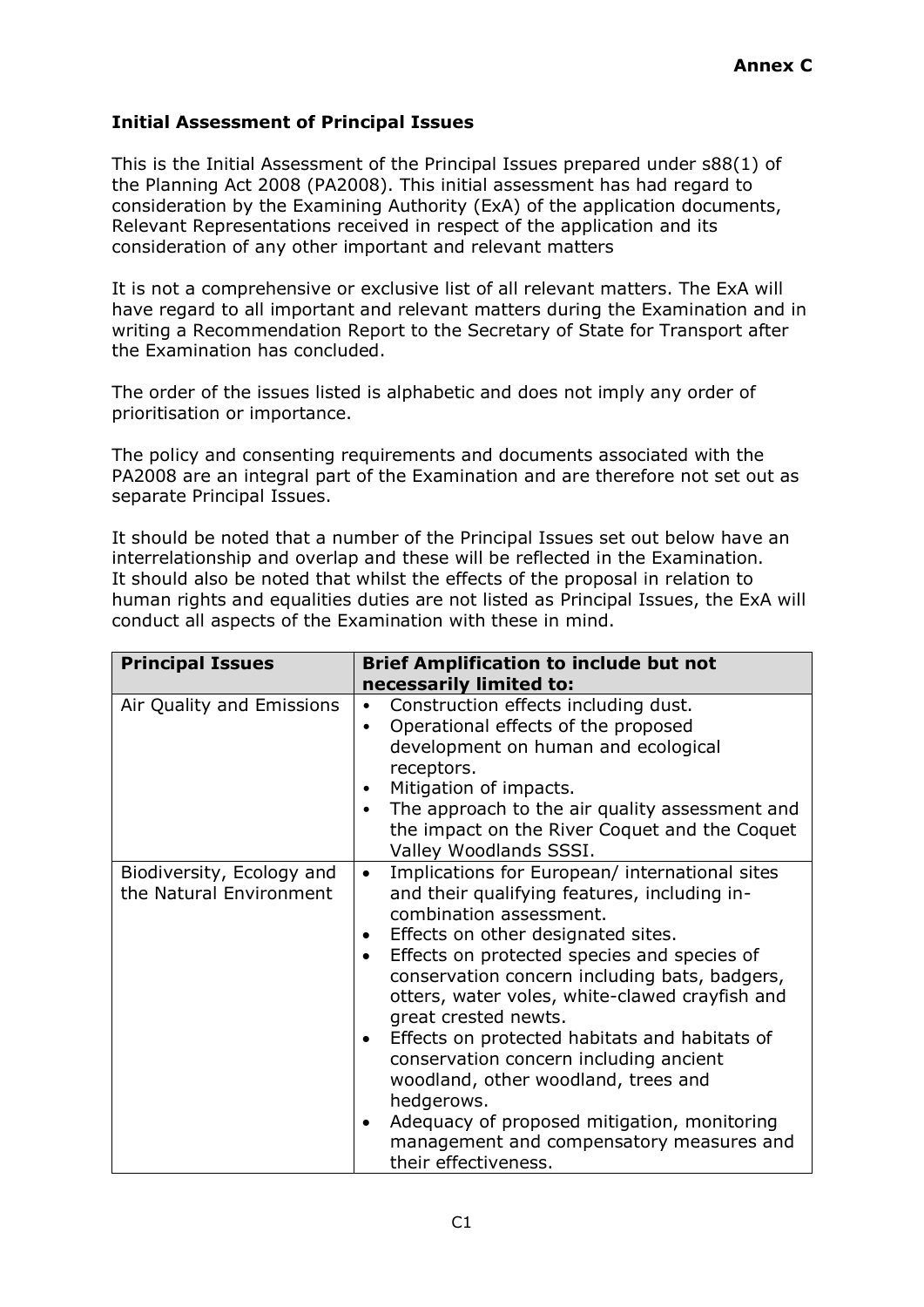|                                            | Issues relating to Biodiversity Net Gain and No    |  |  |
|--------------------------------------------|----------------------------------------------------|--|--|
|                                            | Net Loss.                                          |  |  |
| $\bullet$                                  | The effect of changes to watercourses including    |  |  |
|                                            | the creation of new culverts on biodiversity.      |  |  |
| ٠                                          | Age and validity of ecological surveys.            |  |  |
| Climate Change<br>$\bullet$                | The overall change in greenhouse gas               |  |  |
|                                            | emissions which may arise from the                 |  |  |
|                                            | construction of the Proposed Development.          |  |  |
|                                            | Emissions of greenhouse gases arising from the     |  |  |
|                                            | Proposed Development during its operational        |  |  |
|                                            | phase.                                             |  |  |
| <b>Compulsory Acquisition</b><br>$\bullet$ | The need for, and the amount of land,              |  |  |
| and/or Temporary                           | proposed to be subject to Compulsory               |  |  |
| Possession                                 | Acquisition and/ or Temporary Possession.          |  |  |
| $\bullet$                                  | The requirement for the powers sought and          |  |  |
|                                            | whether a compelling case in the public interest   |  |  |
|                                            | has been established.                              |  |  |
| $\bullet$                                  | Alternatives in relation to individual plots.      |  |  |
|                                            | Effects on Statutory Undertaker land and           |  |  |
|                                            | apparatus including the approach to Protective     |  |  |
|                                            | Provisions.                                        |  |  |
|                                            | Whether the proposals meet the requirements        |  |  |
|                                            | of PA2008 in all other respects.                   |  |  |
| Draft Development<br>$\bullet$             | The structure of the draft DCO.                    |  |  |
| Consent Order (dDCO)<br>$\bullet$          | The appropriateness of proposed provisions.        |  |  |
| $\bullet$                                  | Relationships with other consents.                 |  |  |
| $\bullet$                                  | The extent of highway adoption in relation to      |  |  |
|                                            | the de-trunked A1 and the new local highway        |  |  |
|                                            | network.                                           |  |  |
|                                            | Whether the dDCO is satisfactory in all other      |  |  |
| <b>Economic and Social</b>                 | respects.<br>Alternatives to the submitted scheme. |  |  |
| $\bullet$<br><b>Effects</b>                | Economic and employment effects on the local       |  |  |
|                                            | and wider economy, during construction and         |  |  |
|                                            | when operational.                                  |  |  |
|                                            | Effects on local communities including on          |  |  |
|                                            | agriculture, business and nearby residents,        |  |  |
|                                            | during construction and when operational.          |  |  |
| $\bullet$                                  | The approach within the application to human       |  |  |
|                                            | health and equalities.                             |  |  |
| <b>Historic Environment</b><br>$\bullet$   | Effects on designated and non-designated           |  |  |
|                                            | heritage assets and their settings particularly    |  |  |
|                                            | North Charlton Medieval Village, the camp at       |  |  |
|                                            | West Linkhall and the Grade II Listed milepost     |  |  |
|                                            | (NHL 1153544).                                     |  |  |
|                                            | Whether further archaeological investigation is    |  |  |
|                                            | required to understand potential significant       |  |  |
|                                            | deposits;                                          |  |  |
|                                            | The effectiveness of mitigation measures.          |  |  |
| Landscape and Visual<br>$\bullet$          | The approach to landscape and visual impact        |  |  |
| <b>Effects</b>                             | assessment including landscape sensitivity.        |  |  |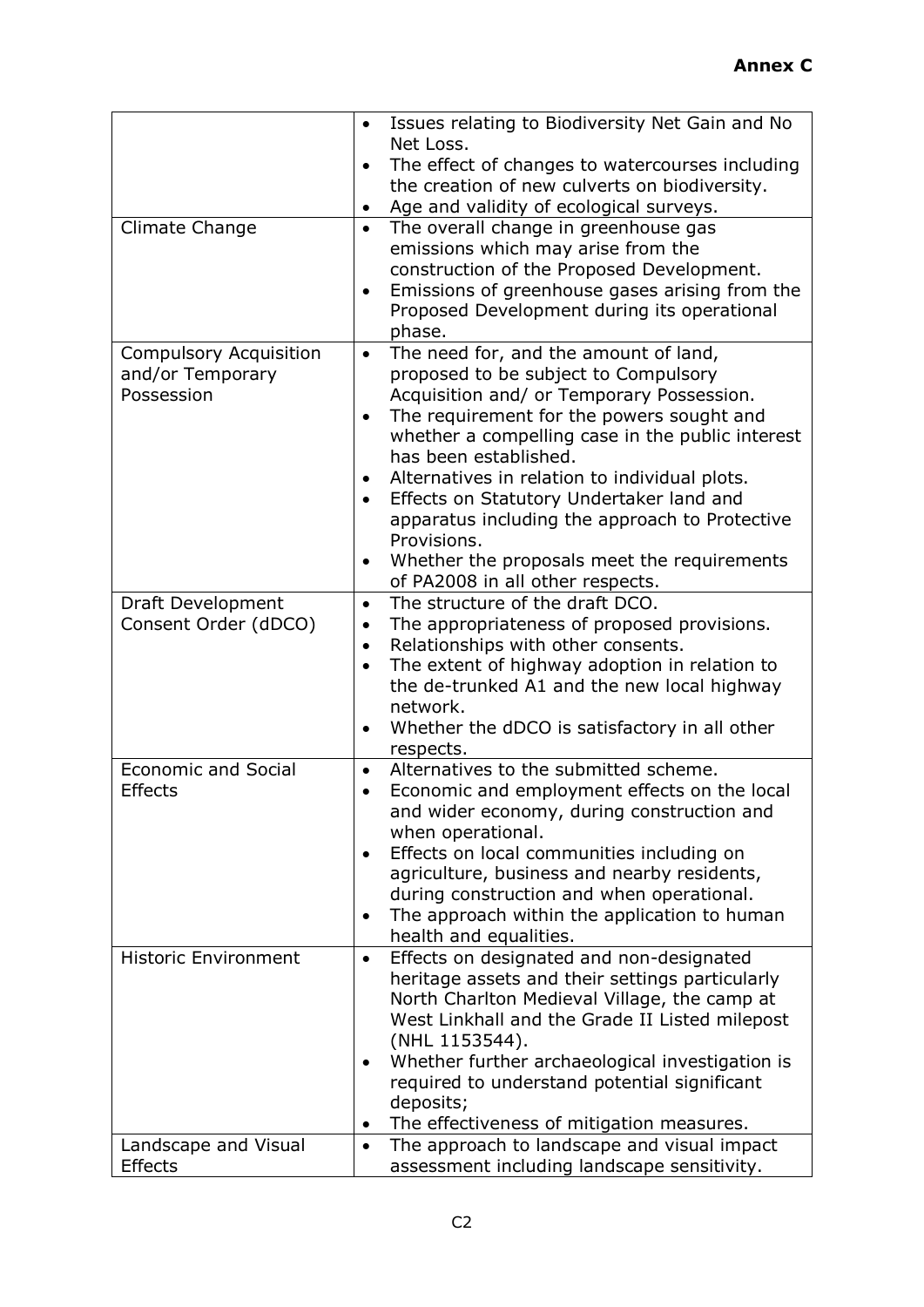|                                                                       | Design of the Proposed Development.<br>٠<br>Artificial lighting.<br>$\bullet$<br>The effects on landscape character and<br>$\bullet$<br>landscape designations.<br>Long-term and short-term visual effects.<br>$\bullet$<br>Cumulative effects.<br>$\bullet$<br>Effect on hedgerows and trees, particularly<br>ancient woodland.<br>The approach to mitigation and the approach to<br>٠<br>replacement planting including for Coronation<br>Avenue.                                                                                                                                                                                                                                                        |
|-----------------------------------------------------------------------|------------------------------------------------------------------------------------------------------------------------------------------------------------------------------------------------------------------------------------------------------------------------------------------------------------------------------------------------------------------------------------------------------------------------------------------------------------------------------------------------------------------------------------------------------------------------------------------------------------------------------------------------------------------------------------------------------------|
| Noise and Vibration                                                   | Construction effects.<br>$\bullet$<br>Operational effects.<br>٠<br>Management and monitoring of operational<br>$\bullet$<br>noise effects.                                                                                                                                                                                                                                                                                                                                                                                                                                                                                                                                                                 |
| Scope of Development<br>and Environmental<br><b>Impact Assessment</b> | The parameters and description of the<br>$\bullet$<br>Proposed Development.<br>Adequacy of surveys and baseline data, the<br>$\bullet$<br>approach to flexibility and definitions of the<br>significance of impacts in the Environmental<br>Statement.<br>Exploration of reasonable alternatives relevant<br>٠<br>to the Proposed Development particularly<br>concerning route selection.<br>The effectiveness of mitigation measures<br>including the content of the Construction<br>Environmental Management Plan.<br>Whether all other necessary consents and<br>٠<br>licences have been considered.<br>Cumulative and in-combination effects on, and<br>٠<br>with, other major projects and proposals. |
| Transportation and Traffic                                            | Scheme context - strategic vision, objectives<br>$\bullet$<br>and alternative design solutions.<br>The case for and benefits of the scheme.<br>Construction effects on the surrounding road<br>network including access to existing properties<br>Effects on the use of the Public Right of Way<br>(PRoW) network both during construction and<br>when operational.<br>Operational effects on traffic movements and<br>the safety of users.<br>The effect on, and potential for, non-motorised<br>users both during construction and when<br>operational.<br>The effect of proposed changes to the Causey<br>Park Bridge and Fenrother junctions on<br>southbound traffic.                                 |
| <b>Water Environment</b>                                              | Construction effects on groundwater, water<br>$\bullet$<br>courses and water bodies.<br>Surface water drainage.                                                                                                                                                                                                                                                                                                                                                                                                                                                                                                                                                                                            |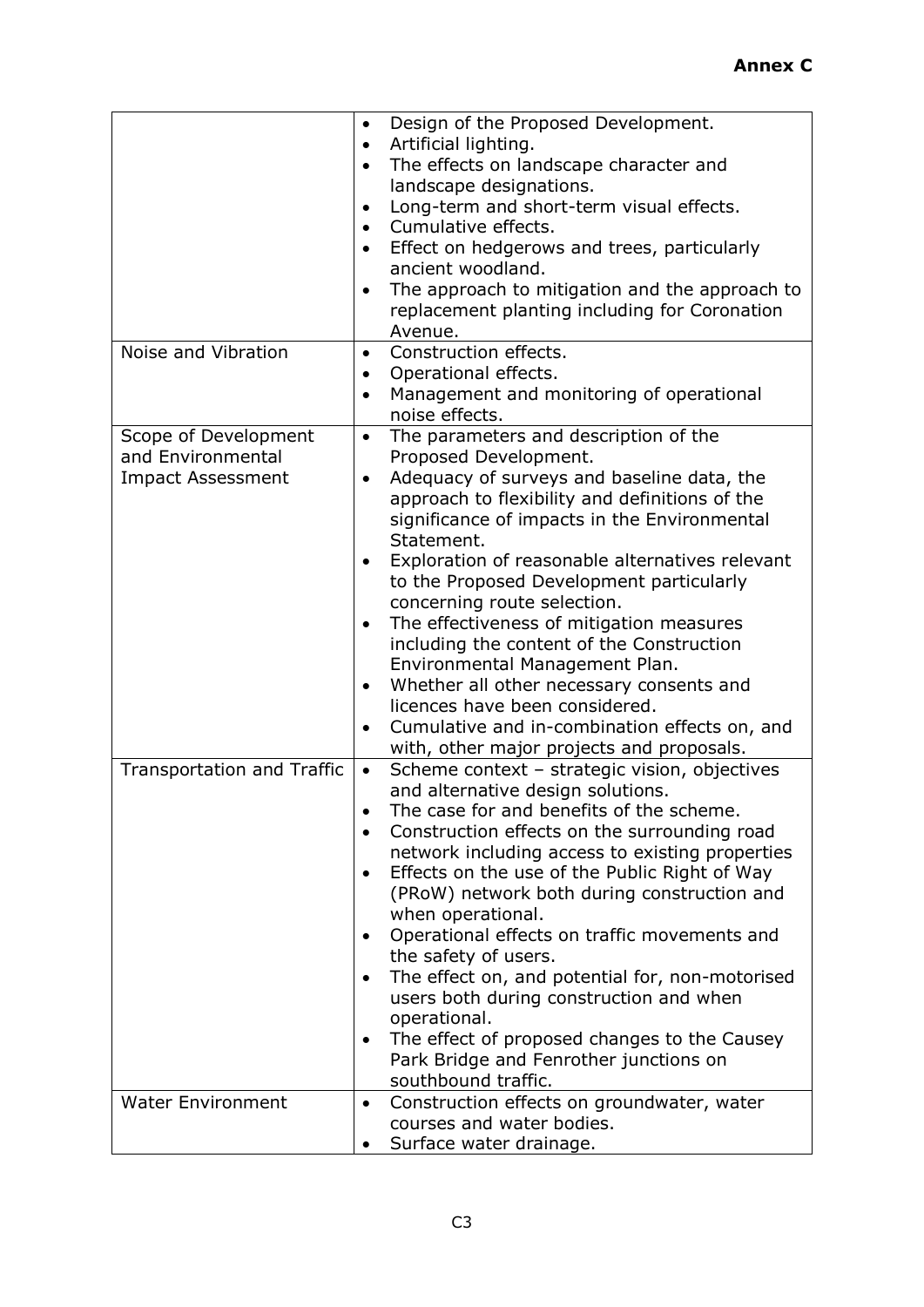| $\bullet$ | Potential land contamination and stability       |
|-----------|--------------------------------------------------|
|           |                                                  |
|           | issues.                                          |
|           | Operational effects including the use and extent |
|           | of detention basins.                             |
|           |                                                  |
|           | • Compliance with the requirements of the Water  |
|           | Framework Directive particularly in the light of |
|           | loss of watercourses and/ or the use of          |
|           |                                                  |
|           | culverts.                                        |
|           | • The adequacy of the geomorphology              |
|           | assessment in respect of the proposed new        |
|           | River Croquet bridge.                            |
|           | • The use of climate change allowances in the    |
|           | Flood Risk Assessment.                           |
|           | • The effectiveness of mitigation and            |
|           | compensation measures.                           |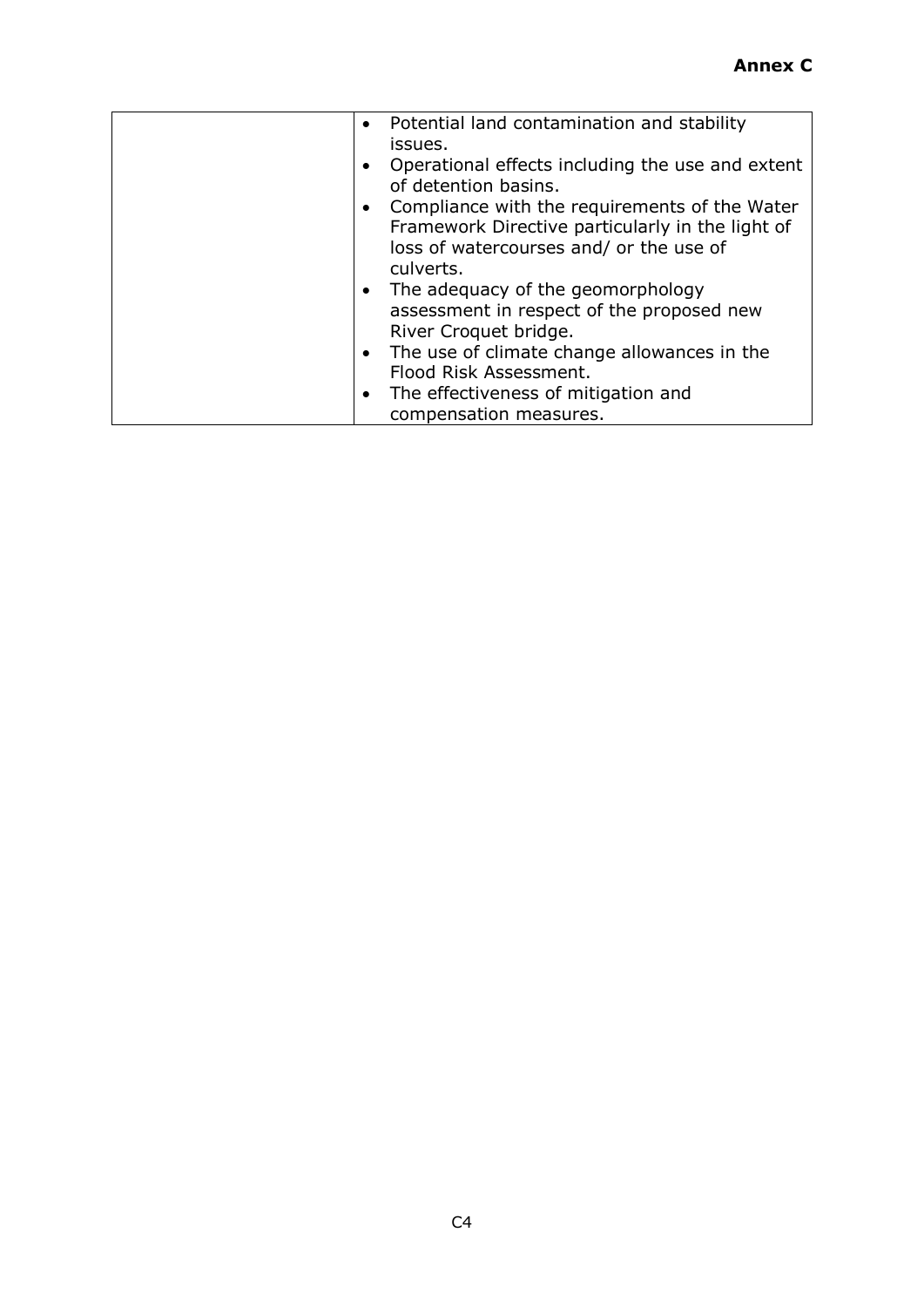# **Draft Examination Timetable**

The Examining Authority (ExA) is under a duty to complete the examination of the application by the end of the period of six months beginning with the day after the close of the Preliminary Meeting.

The examination of the application primarily takes the form of the consideration of written submissions. The ExA will also consider any oral representations made at hearings.

| <b>Item</b> | <b>Matters</b>                                                                                                                                                                                                                                                                                     | <b>Due Dates</b>                                                              |
|-------------|----------------------------------------------------------------------------------------------------------------------------------------------------------------------------------------------------------------------------------------------------------------------------------------------------|-------------------------------------------------------------------------------|
| 1.          | <b>Procedural Deadline A</b><br>Deadline for receipt by the ExA of:<br>Written submissions on Examination<br>procedure; and<br>requests to be heard orally at the<br>$\bullet$<br>Preliminary Meeting Part 1.                                                                                      | 10 December 2020                                                              |
| 2.          | <b>Preliminary Meeting Part 1</b>                                                                                                                                                                                                                                                                  | 15 December 2020<br>at 10.00am                                                |
| 3.          | <b>Procedural Deadline B</b><br>Deadline for receipt by the ExA of:<br>Written submissions on Examination<br>procedure including submissions responding<br>to matters raised orally in the Preliminary<br>Meeting Part 1; and<br>requests to be heard orally at the<br>Preliminary Meeting Part 2. | 22 December 2020                                                              |
| 4.          | <b>Preliminary Meeting Part 2</b>                                                                                                                                                                                                                                                                  | <b>5 January 2021</b><br>at 10.00am                                           |
| 5.          | <b>Publication by the ExA of:</b><br><b>Examination Timetable</b>                                                                                                                                                                                                                                  | As soon as<br>practicable after<br>the close of the<br>Preliminary<br>Meeting |
| 6.          | Deadline 1 (D1)<br>Deadline for receipt by ExA of:<br>Responses to The ExA's Written Questions<br>(ExQ1) issued on 19 November 2020;<br>Local Impact Reports (LIR) from Local<br>Authorities;                                                                                                      | <b>12 January 2021</b>                                                        |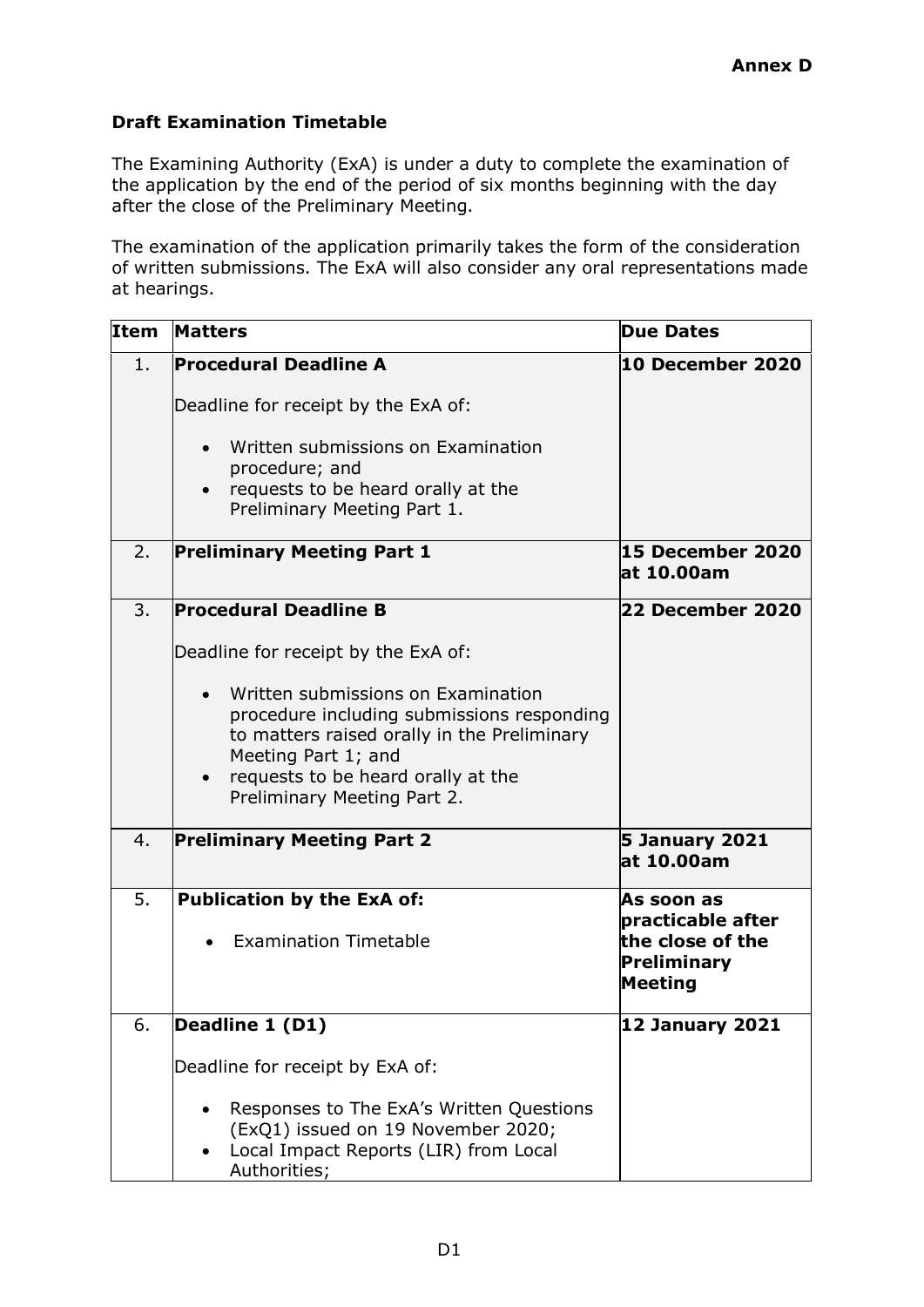|    | Comments on Relevant Representations;<br>$\bullet$                                               |                        |
|----|--------------------------------------------------------------------------------------------------|------------------------|
|    | Notification by Statutory Parties of their wish<br>to be considered as an Interested Party (IP); |                        |
|    | Statements of Common Ground (SoCG)                                                               |                        |
|    | requested by the ExA;                                                                            |                        |
|    | Statement of Commonality for SoCG;<br>The Compulsory Acquisition Schedule;<br>$\bullet$          |                        |
|    | Notification of wish to speak at an Open<br>$\bullet$                                            |                        |
|    | Floor Hearing;                                                                                   |                        |
|    | Notification of wish to speak at a Compulsory<br>$\bullet$<br>Acquisition Hearing; and           |                        |
|    | Notification of wish to attend Accompanied<br>$\bullet$                                          |                        |
|    | Site Inspection (ASI);                                                                           |                        |
|    | Provision by IPs of suggested locations and<br>$\bullet$<br>justifications for ASI.              |                        |
|    |                                                                                                  |                        |
| 7. | Deadline 2 (D2)                                                                                  | <b>26 January 2021</b> |
|    | Deadline for receipt by ExA of:                                                                  |                        |
|    |                                                                                                  |                        |
|    | Comments on responses for D1;<br>$\bullet$                                                       |                        |
|    | • Comments on responses to ExQ1;<br>Written Representations (WRs) including                      |                        |
|    | summaries of all WRs exceeding 1500                                                              |                        |
|    | words;                                                                                           |                        |
|    | Progressed SoCG;                                                                                 |                        |
|    | Progressed Statement of Commonality for<br>SoCG;                                                 |                        |
|    | An updated Guide to the Application in clean<br>$\bullet$                                        |                        |
|    | and tracked versions;<br>An updated version of the draft Development                             |                        |
|    | Consent Order (dDCO) in clean and tracked                                                        |                        |
|    | versions;                                                                                        |                        |
|    | Schedule of changes to dDCO;                                                                     |                        |
|    | An updated Compulsory Acquisition Schedule<br>in clean and tracked versions;                     |                        |
|    | Submission by Applicant of draft ASI                                                             |                        |
|    | arrangements and itinerary;                                                                      |                        |
|    | Any further information requested by the<br>ExA under Rule 17 of the Examination                 |                        |
|    | Rules $2$ .                                                                                      |                        |
|    |                                                                                                  |                        |
| 8. | Deadline 3 (D3)                                                                                  | 9 February 2021        |
|    | Deadline for receipt by ExA of:                                                                  |                        |
|    | Comments on responses submitted for D2;<br>٠                                                     |                        |
|    | Comments on LIR(s);<br>$\bullet$                                                                 |                        |
|    | Comments on WRs;<br>$\bullet$<br>An updated Guide to the Application in clean<br>$\bullet$       |                        |
|    | and tracked versions;                                                                            |                        |

2. The Infrastructure Planning (Examination Procedure) Rules 2010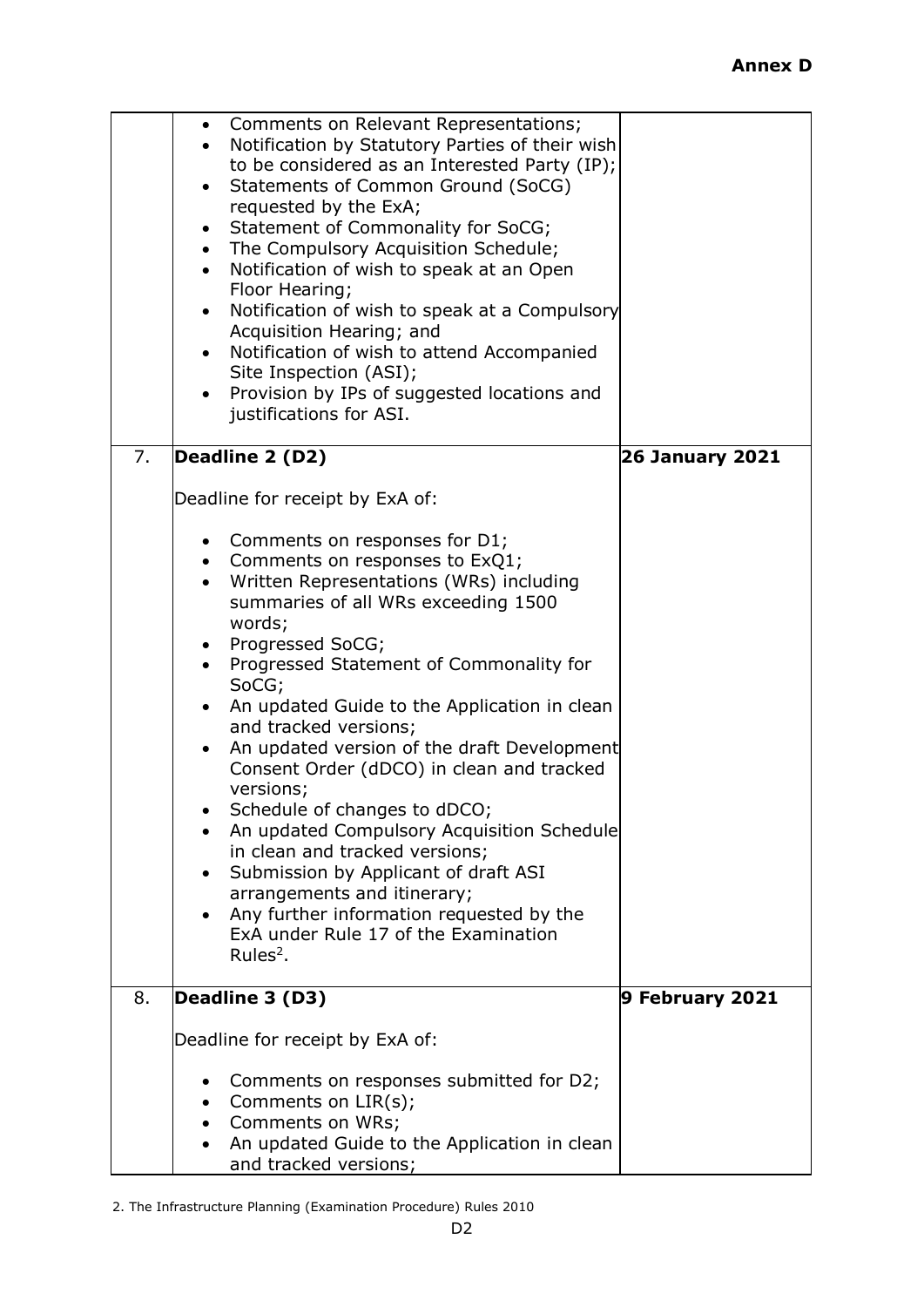|     | An updated Compulsory Acquisition Schedule<br>$\bullet$                           |                                   |
|-----|-----------------------------------------------------------------------------------|-----------------------------------|
|     | in clean and tracked versions;                                                    |                                   |
|     | Progressed Statement of Common Ground;<br>Progressed Statement of Commonality for |                                   |
|     | SoCG;                                                                             |                                   |
|     | Any further information requested by the<br>$\bullet$                             |                                   |
|     | ExA under Rule 17 of the Examination Rules.                                       |                                   |
|     |                                                                                   |                                   |
| 9.  | <b>Open Floor Hearing (OFH1)</b>                                                  | Monday 22 Feb                     |
|     |                                                                                   | <b>February 2021</b>              |
|     |                                                                                   | 10.00am                           |
| 10. | <b>Open Floor Hearing (OFH2)</b>                                                  | <b>Monday 22</b><br>February 2021 |
|     |                                                                                   | 6.30pm                            |
| 11. | <b>Issue Specific Hearing into the dDCO (ISH1)</b>                                | Tuesday 23                        |
|     |                                                                                   | <b>February 2021</b>              |
| 12. | <b>Compulsory Acquisition Hearing 1 (CAH1)</b>                                    | <b>Wednesday 24</b>               |
|     |                                                                                   | February 2021                     |
|     |                                                                                   | 10.00am                           |
| 13. | <b>Issue Specific Hearing 2 (ISH2)</b>                                            | Thursday 25                       |
|     |                                                                                   | February 2021<br>10.00am          |
| 14. | <b>Issue Specific Hearing 2 (if required)</b>                                     | <b>Friday 26 February</b>         |
|     |                                                                                   | 2021                              |
|     |                                                                                   | 10.00am                           |
| 15  | <b>Hearing</b>                                                                    | <b>Tuesday 2 March</b>            |
|     |                                                                                   | 2021                              |
|     | Date reserved for any further Issue Specific                                      |                                   |
|     | Hearing required                                                                  |                                   |
| 16. | Deadline 4 (D4)                                                                   | <b>12 March 2021</b>              |
|     |                                                                                   |                                   |
|     | Deadline for receipt by ExA of:                                                   |                                   |
|     |                                                                                   |                                   |
|     | Comments on responses submitted for D3;                                           |                                   |
|     | Written summaries of oral submissions to                                          |                                   |
|     | hearings held during the week 22 February                                         |                                   |
|     |                                                                                   |                                   |
|     | 2021 and 2 March 2021 (if required);                                              |                                   |
|     | Any post-hearing notes requested at the                                           |                                   |
|     | Hearings;<br>An updated Guide to the Application in clean                         |                                   |
|     | and tracked versions;                                                             |                                   |
|     | An updated version of the dDCO in clean and                                       |                                   |
|     | tracked versions;                                                                 |                                   |
|     | An updated Schedule of changes to the                                             |                                   |
|     | dDCO;                                                                             |                                   |
|     | Comments on the Applicant's draft ASI                                             |                                   |
|     | arrangements and itinerary;<br>$\bullet$                                          |                                   |
|     | An updated Compulsory Acquisition Schedule<br>in clean and tracked versions;      |                                   |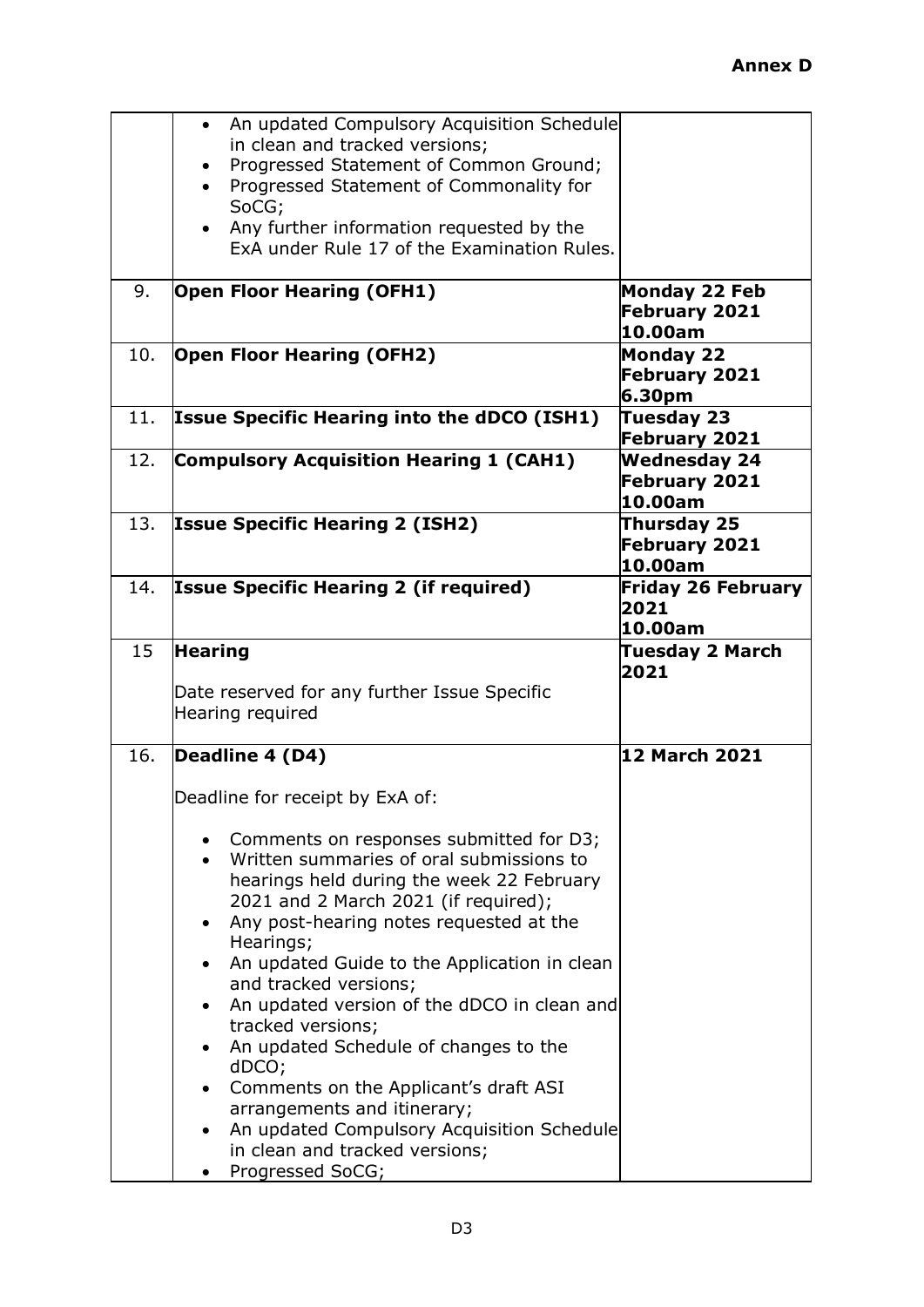|     | Progressed Statement of Commonality for<br>$\bullet$<br>SoCG;                                                                                                                                                                                                                                                                                                                                                                                                                                                                                          |                                 |
|-----|--------------------------------------------------------------------------------------------------------------------------------------------------------------------------------------------------------------------------------------------------------------------------------------------------------------------------------------------------------------------------------------------------------------------------------------------------------------------------------------------------------------------------------------------------------|---------------------------------|
|     | Any further information requested by the<br>ExA under Rule 17 of the Examination Rules.                                                                                                                                                                                                                                                                                                                                                                                                                                                                |                                 |
|     |                                                                                                                                                                                                                                                                                                                                                                                                                                                                                                                                                        |                                 |
| 17. | Publication by the ExA of:                                                                                                                                                                                                                                                                                                                                                                                                                                                                                                                             | <b>19 March 2021</b>            |
|     | Further Written Questions (ExQ2) (if<br>required);<br>Report on the Implications for European<br>Sites (RIES) (if required)                                                                                                                                                                                                                                                                                                                                                                                                                            |                                 |
|     |                                                                                                                                                                                                                                                                                                                                                                                                                                                                                                                                                        |                                 |
| 18. | <b>Accompanied Site Inspections</b>                                                                                                                                                                                                                                                                                                                                                                                                                                                                                                                    | w/c 29 March 2021               |
| 19. | Deadline 5 (D5)                                                                                                                                                                                                                                                                                                                                                                                                                                                                                                                                        | 1 April 2021                    |
|     | Deadline for receipt by ExA of:                                                                                                                                                                                                                                                                                                                                                                                                                                                                                                                        |                                 |
| 20. | Responses to ExQ2 (if required);<br>Comments on responses submitted for D4;<br>An updated Guide to the Application in clean<br>and tracked versions;<br>An updated version of the dDCO in clean and<br>tracked versions;<br>An updated Schedule of changes to dDCO;<br>An updated Compulsory Acquisition Schedule<br>in clean and tracked versions;<br>Progressed SoCG;<br>$\bullet$<br>Progressed Statement of Commonality for<br>SoCG;<br>Any further information requested by the<br>ExA under Rule 17 of the Examination Rules.<br><b>Hearings</b> | <b>Week commencing</b>          |
|     | Dates reserved for further:                                                                                                                                                                                                                                                                                                                                                                                                                                                                                                                            | <b>19 April 2021</b>            |
|     | Issue Specific Hearing(s) (if required);<br>Open Floor Hearing(s) (if required);<br>Compulsory Acquisition Hearing(s) (if<br>required).                                                                                                                                                                                                                                                                                                                                                                                                                |                                 |
| 21. | <b>Hearing</b>                                                                                                                                                                                                                                                                                                                                                                                                                                                                                                                                         | <b>Tuesday 27 April</b><br>2021 |
|     | Date reserved for a further:                                                                                                                                                                                                                                                                                                                                                                                                                                                                                                                           |                                 |
|     | Issue Specific Hearing (if required).                                                                                                                                                                                                                                                                                                                                                                                                                                                                                                                  |                                 |
| 22. | Deadline 6 (D6)                                                                                                                                                                                                                                                                                                                                                                                                                                                                                                                                        | 4 May 2021                      |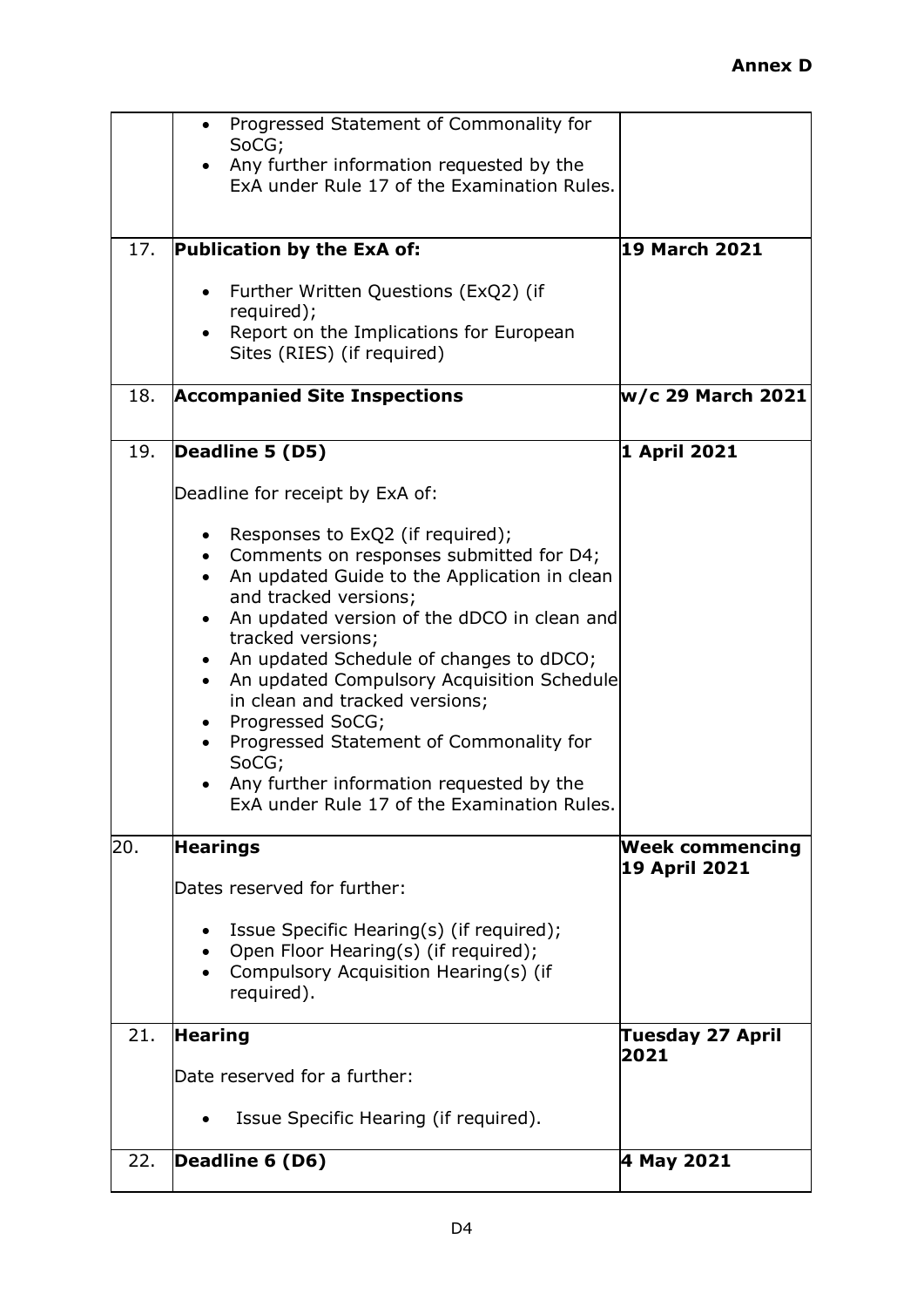|     | Deadline for receipt by ExA of:                                                                                                                                                                                                                                                                                                                                                                                                                                                                                                                                                                                                                                                       |             |
|-----|---------------------------------------------------------------------------------------------------------------------------------------------------------------------------------------------------------------------------------------------------------------------------------------------------------------------------------------------------------------------------------------------------------------------------------------------------------------------------------------------------------------------------------------------------------------------------------------------------------------------------------------------------------------------------------------|-------------|
|     | Comments on responses submitted for D5;<br>Written summaries of oral submissions to<br>Hearings held during the week commencing<br>19 April 2021 and if held 27 April 2021;<br>Any post-hearing notes requested at the<br>Hearings;<br>Comments on the RIES (if required);<br>• An updated Guide to the Application in clean<br>and tracked versions;<br>An updated version of the dDCO in clean and<br>tracked versions;<br>An updated Schedule of changes to dDCO;<br>An updated Compulsory Acquisition Schedule<br>in clean and tracked versions;<br>Progressed SoCG;<br>$\bullet$<br>Progressed Statement of Commonality for<br>SoCG;<br>Any further information requested by the |             |
|     | ExA under Rule 17 of the Examination Rules.                                                                                                                                                                                                                                                                                                                                                                                                                                                                                                                                                                                                                                           |             |
| 23. | Publication by the ExA of:                                                                                                                                                                                                                                                                                                                                                                                                                                                                                                                                                                                                                                                            | 11 May 2021 |
|     | The ExA's proposed schedule of changes to<br>the dDCO (if required).                                                                                                                                                                                                                                                                                                                                                                                                                                                                                                                                                                                                                  |             |
| 24. | Deadline 7 (D7)                                                                                                                                                                                                                                                                                                                                                                                                                                                                                                                                                                                                                                                                       | 11 May 2021 |
|     | Deadline for receipt by ExA of:                                                                                                                                                                                                                                                                                                                                                                                                                                                                                                                                                                                                                                                       |             |
|     | Responses to comments on the RIES (if<br>required);                                                                                                                                                                                                                                                                                                                                                                                                                                                                                                                                                                                                                                   |             |
|     | Comment on responses submitted for<br>Deadline 6;                                                                                                                                                                                                                                                                                                                                                                                                                                                                                                                                                                                                                                     |             |
|     | Updated SoCG;<br>Updated Statement of Commonality for                                                                                                                                                                                                                                                                                                                                                                                                                                                                                                                                                                                                                                 |             |
|     | SoCG;<br>Any further information requested by the<br>ExA under Rule 17 of the Examination Rules.                                                                                                                                                                                                                                                                                                                                                                                                                                                                                                                                                                                      |             |
| 25. | Deadline 8 (D8)                                                                                                                                                                                                                                                                                                                                                                                                                                                                                                                                                                                                                                                                       | 25 May 2021 |
|     | Deadline for receipt by ExA of:                                                                                                                                                                                                                                                                                                                                                                                                                                                                                                                                                                                                                                                       |             |
|     | Updated SoCG;                                                                                                                                                                                                                                                                                                                                                                                                                                                                                                                                                                                                                                                                         |             |
|     | Update Statement of Commonality for SoCG;<br>$\bullet$<br>An updated Guide to the Application in clean                                                                                                                                                                                                                                                                                                                                                                                                                                                                                                                                                                                |             |
|     | and tracked versions;<br>An updated Book of Reference;                                                                                                                                                                                                                                                                                                                                                                                                                                                                                                                                                                                                                                |             |
|     | An updated Statement of Reasons;                                                                                                                                                                                                                                                                                                                                                                                                                                                                                                                                                                                                                                                      |             |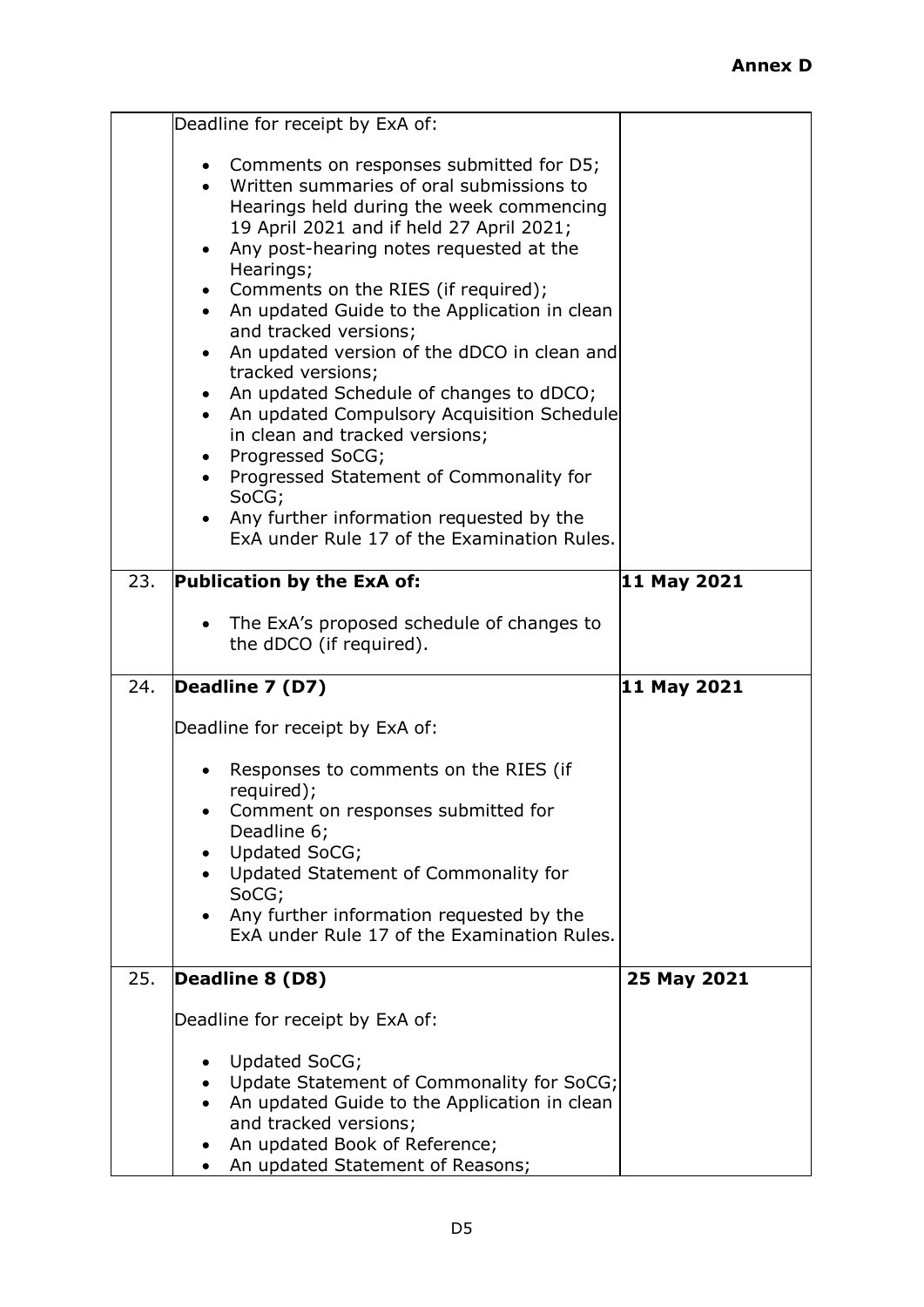| 29. | Rule 17 of the Examination Rules (if<br>required).<br>Deadline 11 (D11)                                                                                                                                                                                                                                                                                                                                                                                                                                                                | 2 July 2021                                  |
|-----|----------------------------------------------------------------------------------------------------------------------------------------------------------------------------------------------------------------------------------------------------------------------------------------------------------------------------------------------------------------------------------------------------------------------------------------------------------------------------------------------------------------------------------------|----------------------------------------------|
| 28. | Deadline 10 (D10)<br>Deadline for receipt by ExA of:<br>Finalised SoCG;<br>Finalised Statement of Commonality for<br>٠<br>SoCG;<br>Finalised Statement of Compulsory<br>Acquisition Schedule in clean and tracked<br>versions;<br>A finalised Guide to the Application in clean<br>$\bullet$<br>and tracked versions;<br>A finalised version of the dDCO in clean and<br>tracked versions;<br>A finalised Schedule of changes to the<br>dDCO;<br>Any further information requested by the<br>ExA after Deadline 9 (if required), under | <b>29 June 2021</b>                          |
| 27. | Deadline 9 (D9)<br>Written summaries of oral submissions to<br>hearings held during the week commencing<br>7 June 2021;<br>Any post-hearing notes requested at the<br>hearings.                                                                                                                                                                                                                                                                                                                                                        | <b>15 June 2021</b>                          |
| 26. | <b>Hearings</b><br>Date reserved for a further:<br>Issue Specific Hearing(s) (if required);<br>Open Floor Hearing(s) (if required);<br>Compulsory Acquisition Hearing(s) (if<br>required)                                                                                                                                                                                                                                                                                                                                              | <b>Week commencing</b><br><b>7 June 2021</b> |
|     | Signed and dated s106 Agreements (if<br>$\bullet$<br>required);<br>Comments on the ExA's proposed schedule<br>of changes to the dDCO (if issued);<br>An updated version of the dDCO in clean and<br>$\bullet$<br>tracked versions;<br>An updated Schedule of changes to dDCO;<br>Any further information requested by the<br>ExA under Rule 17 of the Examination Rules<br>(if required).                                                                                                                                              |                                              |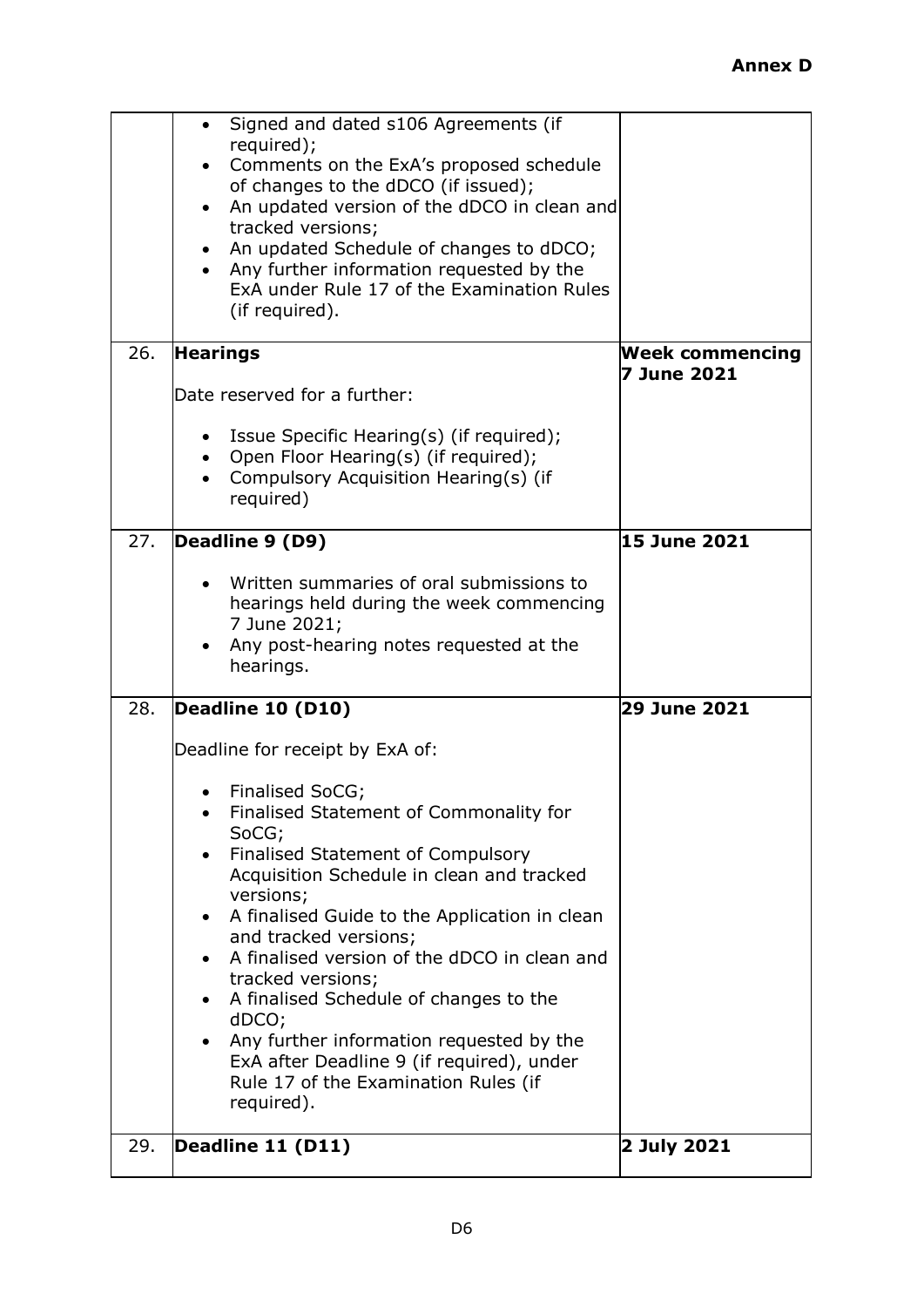|     | Any further information requested by the<br>ExA after D10 (if required), under Rule 17 of<br>the Examination Rules (if required). |                    |
|-----|-----------------------------------------------------------------------------------------------------------------------------------|--------------------|
| 30. | The ExA is under a duty to complete the<br>Examination of the application by the end of the<br>period of 6 months.                | <b>5 July 2021</b> |

### **Submission times for deadlines**

The time for submission of documents at any deadline in the timetable is 23:59 on the relevant deadline date, unless instructed otherwise by the ExA.

#### **Publication dates**

All information received will be published on the project webpage on the National Infrastructure Planning website as soon as practicable after the deadlines for submissions. An Examination Library will be kept up to date throughout the Examination and can be accessed via the 'Documents' tab on the project webpage. Each document will be given a unique reference. These references will be used by the ExA during the Examination:

[https://infrastructure.planninginspectorate.gov.uk/projects/north-east/a1-in](https://infrastructure.planninginspectorate.gov.uk/projects/north-east/a1-in-northumberland-morpeth-to-ellingham/?ipcsection=docs)[northumberland-morpeth-to-ellingham/?ipcsection=docs](https://infrastructure.planninginspectorate.gov.uk/projects/north-east/a1-in-northumberland-morpeth-to-ellingham/?ipcsection=docs)

#### **Hearing agendas**

Please note that for Issue Specific Hearings and Compulsory Acquisition Hearings the ExA will aim to publish a detailed draft agenda on the project website at least five working days in advance of the hearing date. However, the actual agenda on the day of each hearing may be subject to change at the discretion of the ExA.

For Open Floor Hearings agendas will not be published unless, in consideration of the number of participants notified to the Planning Inspectorate, the ExA decides that establishing a running order will facilitate the process on the day.

### **Report on the Implications for European Sites (RIES)**

Where an applicant has provided a No Significant Effects Report or a Habitats Regulations Assessment (HRA) Report with the application, the ExA may decide to issue a RIES during the Examination. The RIES is a factual account of the information and evidence provided to the ExA on HRA matters during the Examination up to the date of the publication of the RIES, for the purposes of enabling the Secretary of State, as competent authority, to undertake its HRA. It is not the ExA's opinion on HRA matters. Comments on the RIES will be invited by the ExA and any received will be taken into account as part of the ExA's Recommendation to the relevant Secretary of State.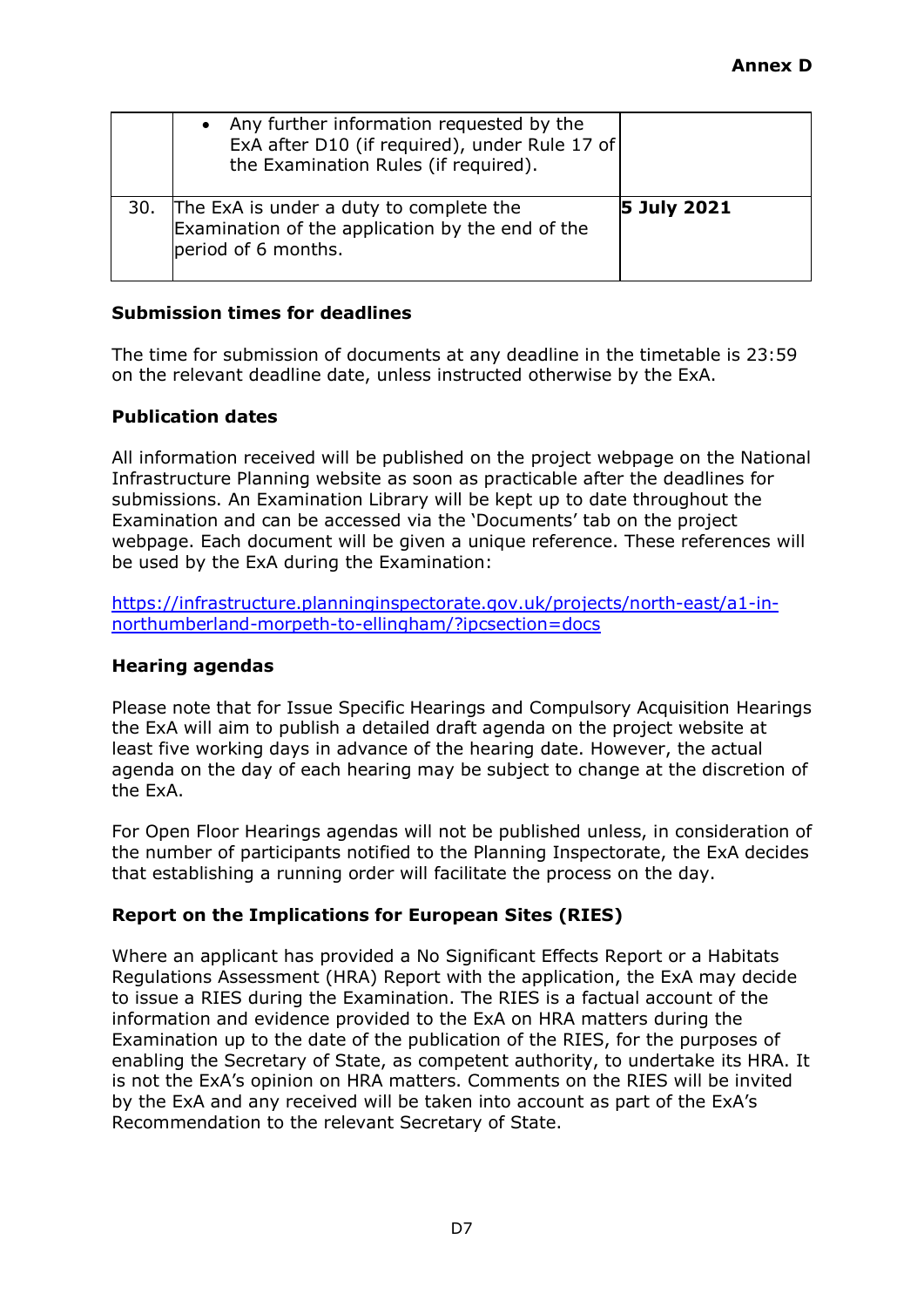The Secretary of State may rely on the consultation on the RIES to meet its obligations under Regulation 63(3) of The Habitats Regulations 2017 and/ or Regulation 28 of The Offshore Marine Regulations.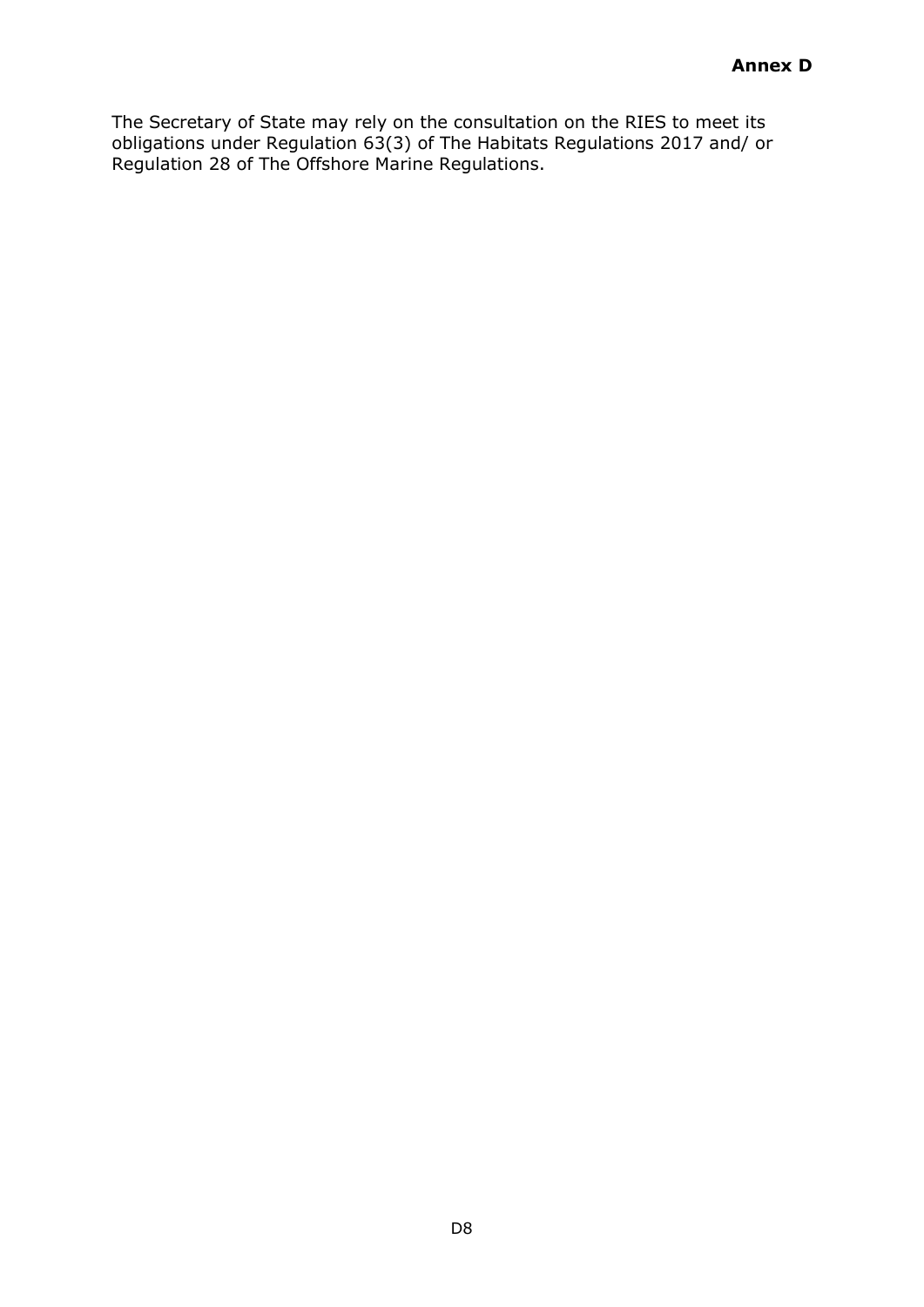# **Procedural Decisions made by the Examining Authority (ExA)**

The ExA has made the following Procedural Decisions under Section 89(3) of the PA2008:

# **1. Statements of Common Ground (SoCG)**

In relation to some of the Principal Issues identified in **Annex C**, the ExA would be assisted by the preparation of SoCGs between the Applicant and certain Interested Parties. The draft Examination Timetable at **Annex D** therefore provides a deadline for submission of initial and finalised SoCG. The deadline for initial SoCG is **Deadline 1** on 12 January 2021 and the deadline for finalised SoCG is **Deadline 10** on 29 June 2021.

The aim of a SoCG is to agree factual information and to inform the ExA and all other parties by identifying where there is agreement and where the differences lie at an early stage in the examination process. It should provide a focus and save time by identifying matters which are not in dispute or need not be the subject of further evidence. It can also usefully state where and why there may be disagreement about the interpretation and relevance of the information. The reasons for the differences and interpretation of the implications of a difference can then be expanded in the evidence. Unless otherwise stated or agreed, the SoCG should be agreed between the Applicant and the other relevant Interested Party or parties and submitted by the Applicant.

The Applicant has indicated that it is proposing to prepare SoCG with Northumberland County Council, Natural England, the Environment Agency and Historic England. In addition, the ExA requests that SoCG are also prepared with the Forestry Commission, the Woodland Trust and affected statutory undertakers. The topics which the ExA would wish to see included in these SoCG are set out below.

| <b>Northumberland County Council to include:</b> |                                                             |  |
|--------------------------------------------------|-------------------------------------------------------------|--|
| $\bullet$                                        | Development Consent Order                                   |  |
|                                                  | • Economic and Social effects                               |  |
|                                                  | • Environmental Impact Assessment, including issues related |  |
|                                                  | to                                                          |  |
|                                                  | cumulative effects                                          |  |
|                                                  | • Noise and disturbance including construction and          |  |
|                                                  | operational                                                 |  |
|                                                  | • Landscape and visual impact                               |  |
|                                                  | Historic environment                                        |  |
| $\bullet$                                        | Design                                                      |  |
| $\bullet$                                        | Air quality                                                 |  |
|                                                  | Ecology, habitats and nature conservation effects           |  |
| $\bullet$                                        | Traffic and transport                                       |  |
|                                                  | Effects on motorised road traffic                           |  |
| $\bullet$                                        | Effects on the Public Rights of Way (PRoW) network and on   |  |
|                                                  | cyclists, pedestrians and horse riders                      |  |
|                                                  | Construction Environmental Management Plan                  |  |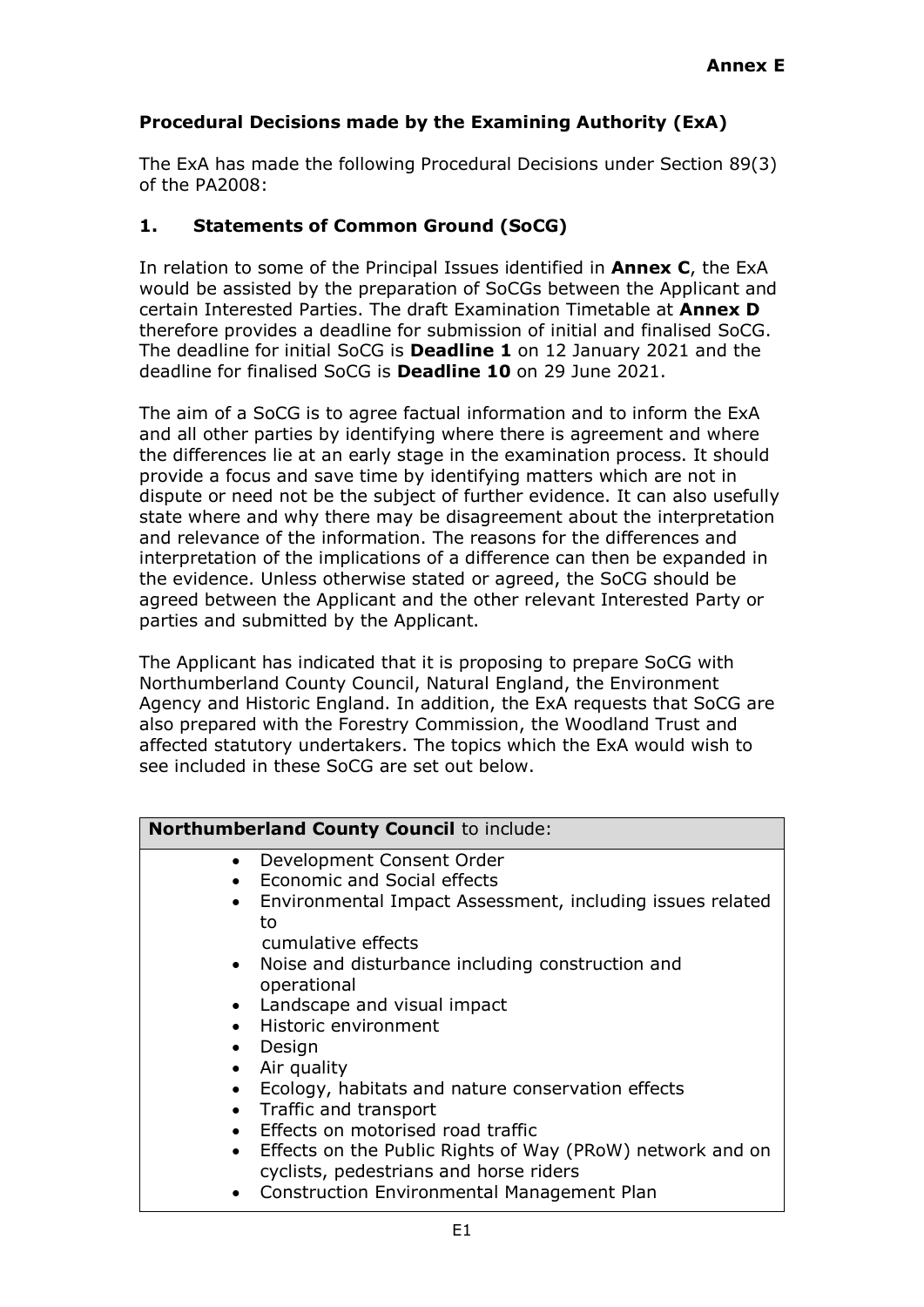|           | Natural England to include:                                                                                                                                                                                                                                                                                                   |  |  |  |  |
|-----------|-------------------------------------------------------------------------------------------------------------------------------------------------------------------------------------------------------------------------------------------------------------------------------------------------------------------------------|--|--|--|--|
| $\bullet$ | Development Consent Order<br>Ecology, habitats and nature conservation, including issues<br>related to:<br>i. Protected habitats<br>ii. Protected species<br>iii. European sites and features relevant to Habitat<br>Regulations Assessment<br>iv. Monitoring, mitigation and enhancement<br>• Air quality<br>• Water Quality |  |  |  |  |
|           | The Environment Agency to include:                                                                                                                                                                                                                                                                                            |  |  |  |  |
|           | Development Consent Order<br>Water environment effects including, drainage, flooding<br>and the Water Framework Directive<br>Waste management issues<br><b>Construction Environmental Management Plan</b>                                                                                                                     |  |  |  |  |
|           | <b>Historic England to include:</b>                                                                                                                                                                                                                                                                                           |  |  |  |  |
| $\bullet$ | • The effect on heritage assets including archaeology<br>Proposals in respect of listed milestones                                                                                                                                                                                                                            |  |  |  |  |
|           | The Forestry Commission to include:                                                                                                                                                                                                                                                                                           |  |  |  |  |
|           | The effect on trees and woodlands and in particular the<br>effect on ancient woodland<br>Proposed mitigation in respect of trees and woodlands                                                                                                                                                                                |  |  |  |  |
|           | The Woodland Trust to include:                                                                                                                                                                                                                                                                                                |  |  |  |  |
| $\bullet$ | The effect on trees and woodlands and in particular the<br>effect on ancient woodland<br>Proposed mitigation in respect of trees and woodlands<br>Relevant Statutory Undertakers to include:                                                                                                                                  |  |  |  |  |
|           | Relevant Protective Provisions in the dDCO                                                                                                                                                                                                                                                                                    |  |  |  |  |
|           |                                                                                                                                                                                                                                                                                                                               |  |  |  |  |

### **All of the SoCGs listed above should cover the Articles and**

**Requirements in the dDCO**. Any Interested Party seeking for an Article or Requirement to be reworded should provide in the SoCG the form of words which are being sought.

Where a particular SoCG cannot be agreed between the parties by **Deadline 9**, or in so far as any local authority position represents an officer level view only, draft versions of that SoCG are requested to be submitted **by the Applicant** to **Deadline 10**. The position of the relevant Interested Parties should then be confirmed in the course of the Examination.

The content of SoCGs is necessary to help inform the ExA as to the need to hold any Issue Specific Hearings, and to enable the ExA and the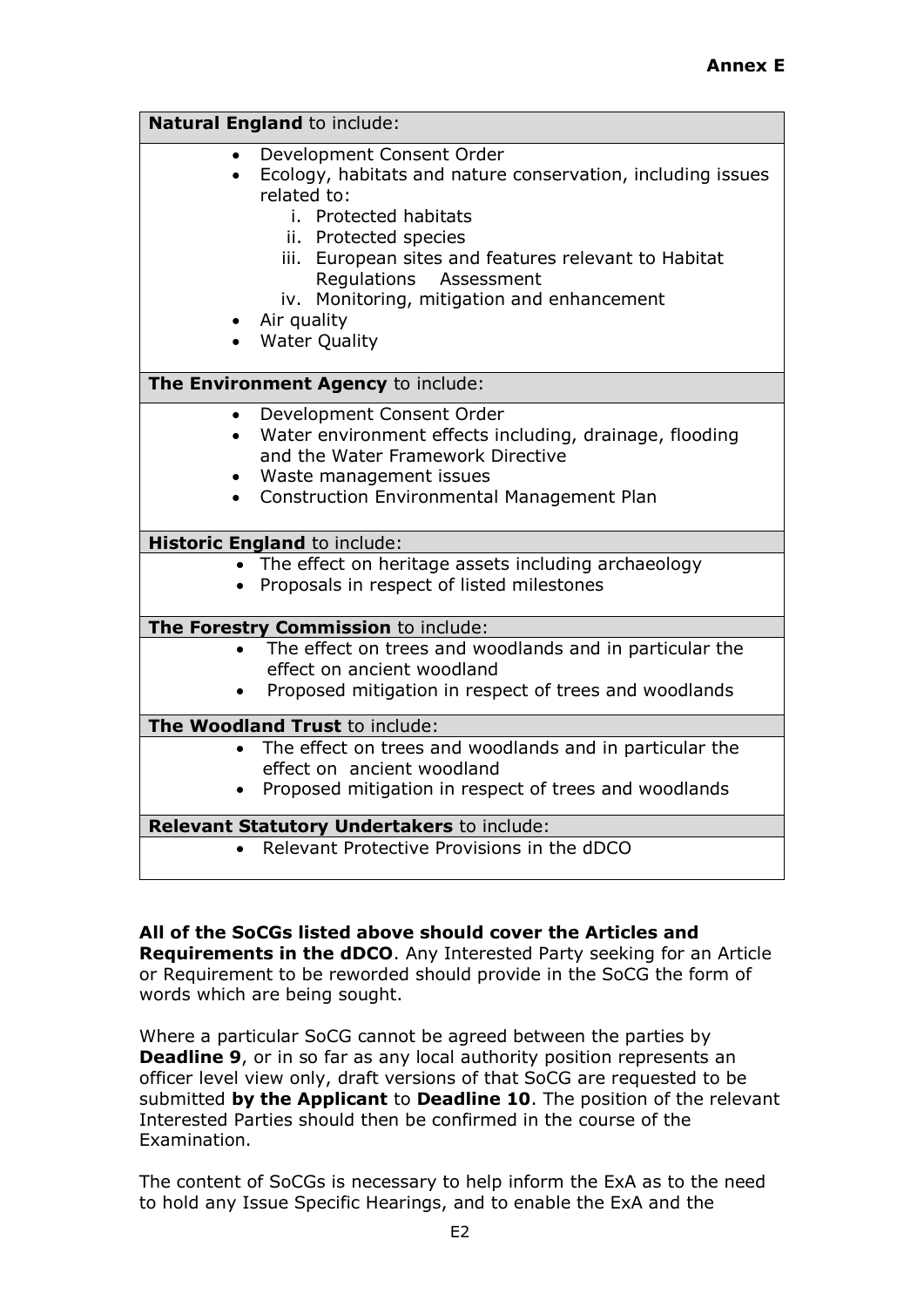Applicant to give notice of such hearings at least 21 days in advance of them taking place.

# **2. Local Impact Reports**

The ExA requests Local Impact Reports (LIRs) from the host Local Authority and welcomes LIRs from any other relevant local authorities who may wish to submit one. All LIRs are requested to be submitted into the Examination no later than by **Deadline 1 on Tuesday 12 January 2021**.

# **3. Accompanied Site Inspection (ASI)**

The ExA requests the submission by Interested Parties of their wish to attend an ASI and suggested locations/ sites for the ExA to visit as part of an ASI including the issues to be observed there, information on whether the site can be accessed via public land and the reason why the site has been nominated by **Deadline 1 on Tuesday 12 January 2021**.

The Applicant is requested to prepare a draft itinerary for the ASI which should include relevant sites and locations referred to in the Relevant Representations received, location/ sites suggested by IPs at Deadline 1 and any other sites and locations at which the Applicant has predicted likely significant environmental effects.

The Applicant's draft ASI itinerary should be submitted to the ExA at **Deadline 2 Tuesday 26 January 2021**.

Comments on the Applicant's draft ASI arrangements and itinerary should be submitted to the ExA at **Deadline 4 Friday 12 March 2021.**

The final ASI itinerary will be published at least three weeks in advance of the event taking place.

# **4. Written Questions**

First Written Questions (ExQ1) [\[PD-007\]](http://infrastructure.planninginspectorate.gov.uk/document/TR010059-000892) are published alongside this Rule 6 letter. Responses to these questions are due by **Deadline 1 (12 January 2021)** as outlined on the draft Examination Timetable at **Annex D** of this Rule 6 letter. They should not be submitted until the Examination starts, which is the day after the Preliminary Meeting is closed. If a question is addressed to you, a full and comprehensive written response is requested. This does not prevent other parties from providing a response or pertinent information on the topic. The responses will be published on the project page of the Planning Inspectorate's National Infrastructure website and all parties can provide representations on the responses by **Deadline 2 (26 January 2021)**.

# **5. Guide to the Application**

The ExA requests that, at each deadline, the Applicant provides an updated Application Document Tracker [AS-002] which provides a list of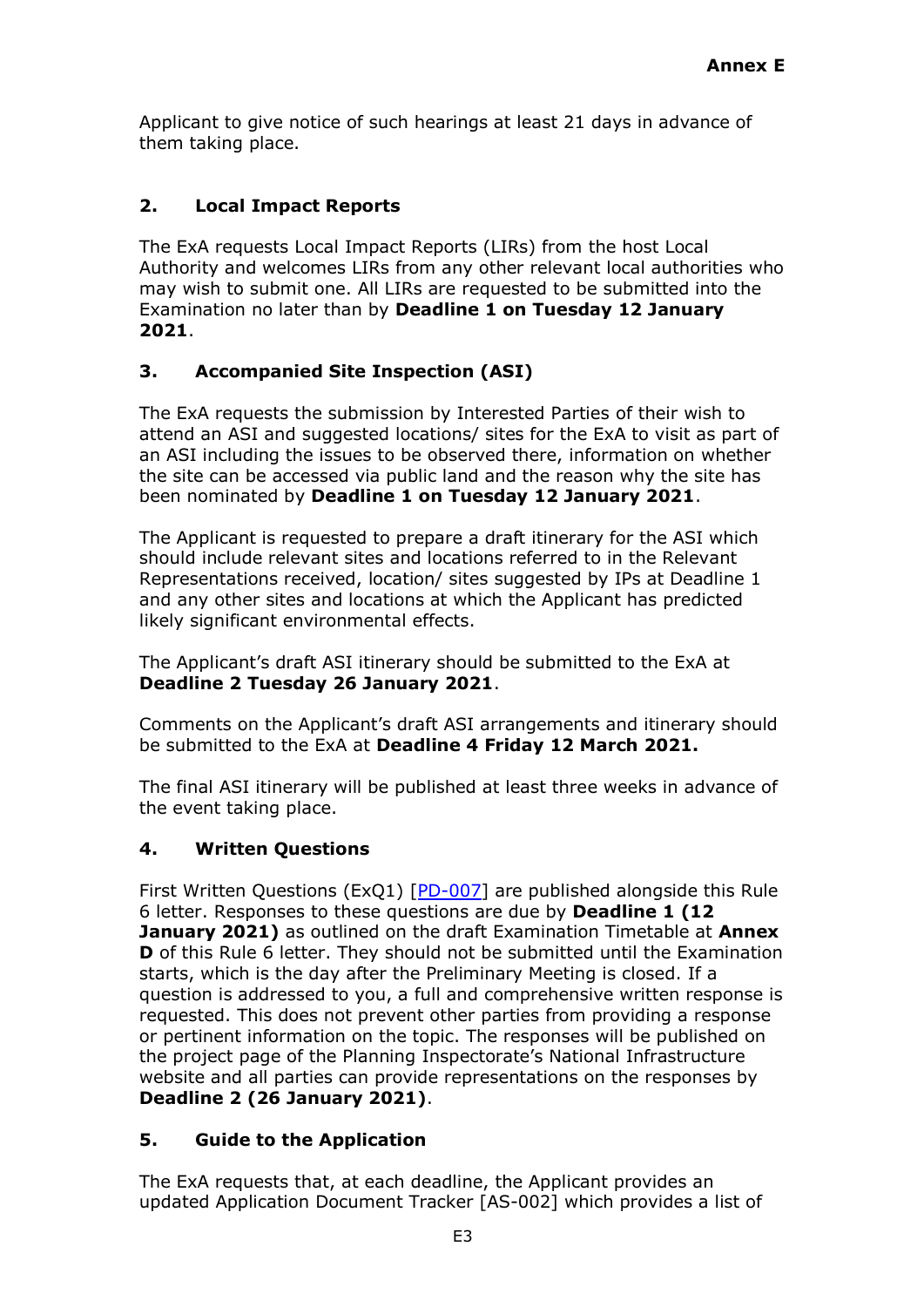the most up-to-date documents before the Examination. A final version must be submitted at **Deadline 10** before the close of the Examination.

### **6. Low-resolution documents for possible sharing on screen at virtual events**

As Examination events will be held virtually, the ExA requests for compressed/low-resolution versions of land and works plans to be submitted by the Applicant. Several of the plans and drawings provided with the application are over 20MB in size which is likely to mean they are difficult or impossible to share in a Microsoft Teams environment.

The ExA therefore requests the Applicant to re-provide the drawings in accordance with the following specification by **Deadline 2 (26 January 2021)**. For avoidance of doubt this also includes Figures to the Environmental Statement.

- No individual drawing/set of plans to exceed an absolute maximum of 10 MB - as a guide 5 to 6 MB should be achievable;
- Pay attention to the output of plans on .pdf from, for example, CAD systems, as certain systems output these in multiple layers which load successively and thus take a long time to load - layers should be merged/switched off;
- Files should be given intelligent short names that enable the ExA and others to understand the content of the file from its filename or the beginning of its filename (ie 'Worksplans sheet 1' not 'Emay7746943\_projecct\_449\_xbleep\_large works\_sheets44') - the name should be intelligible in the tab when multiple document windows are open in a browser;
- Files should be read checked before submission to ensure that all relevant details can still be read when zoomed in eg plot numbers on land plans and labels for road, field or property names;
- Files should be given a 'screen share' test before submission, ensuring that when shared over the internet the plan distributes to multiple viewers in a timely manner, the cursor remains mobile and no unlooked for behaviours (screen freezing, pixilation, judder, etc.) are experienced by multiple users.

Low-resolution versions of plans and drawings are duplicate evidence. They are requested to assist the carrying out of virtual events only and will not form part of the Examination Library or be published on the National Infrastructure Planning website.

# **7. Acceptance of Additional Submissions into the Examination**

Following the acceptance of the application, the Applicant submitted a range of correspondence on 14 September 2020 to the Planning Inspectorate in response to the ExA's Procedural Decision dated 5 August 2020 [\[PD-003\]](https://infrastructure.planninginspectorate.gov.uk/wp-content/ipc/uploads/projects/TR010059/TR010059-000827-Procedural%20Decision%20after%20Acceptance.pdf).

On 16 September the ExA exercised its discretion to accept the [Additional](https://infrastructure.planninginspectorate.gov.uk/projects/north-east/a1-in-northumberland-morpeth-to-ellingham/?ipcsection=docs&stage=3&filter1=Additional+Submissions) [Submissions](https://infrastructure.planninginspectorate.gov.uk/projects/north-east/a1-in-northumberland-morpeth-to-ellingham/?ipcsection=docs&stage=3&filter1=Additional+Submissions) submitted by the Applicant in response to the s55 checklist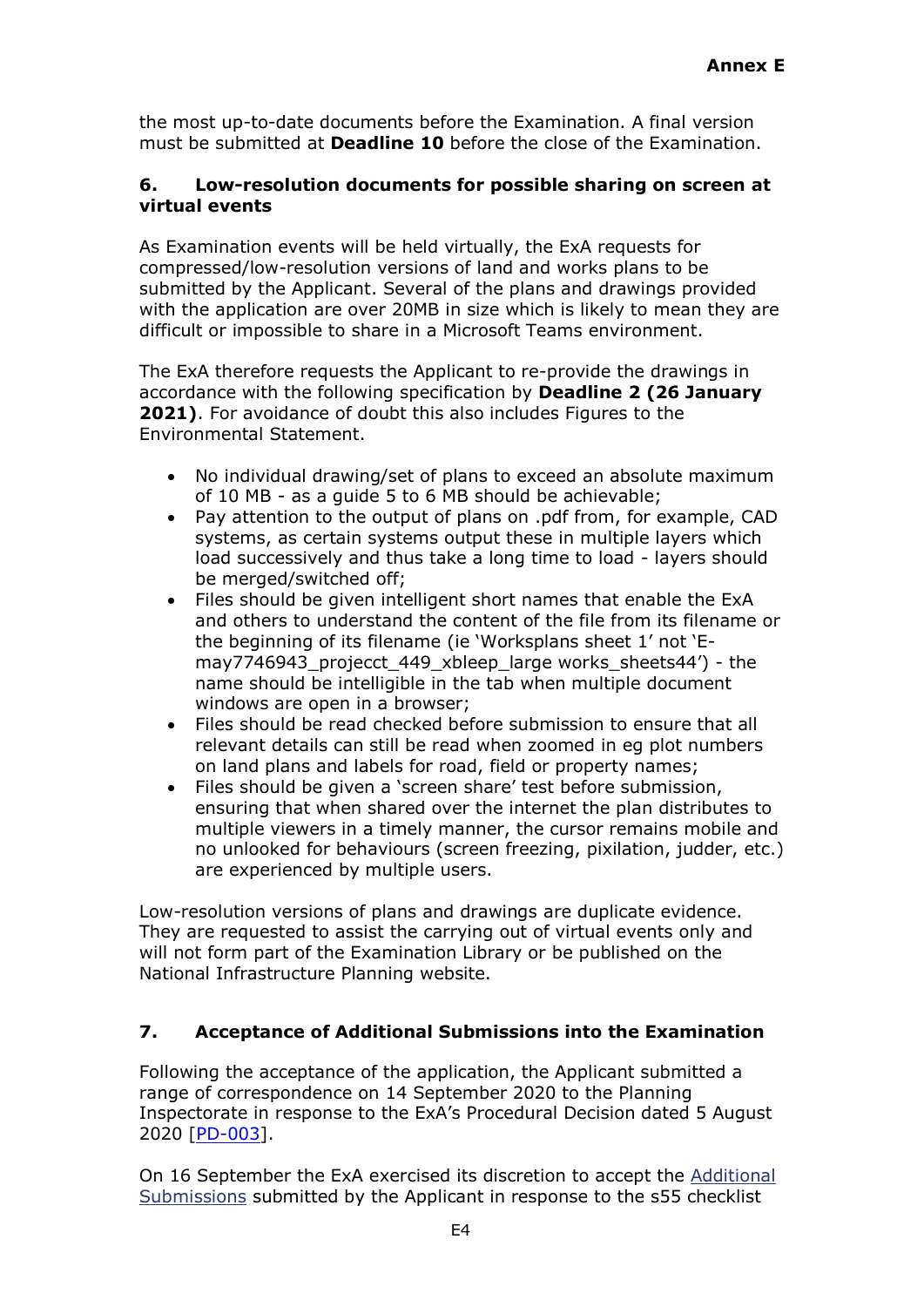issued 4 August 2020 and the Procedural Decision dated 5 August 2020. The documents have now been published on the project page on the National Infrastructure Planning website.

The revised/amended documents submitted by the Applicant are as follows:

- Response to the s55 checklist issued 4 August 2020 and the Procedural Decision dated 5 August 2020 - Covering Letter [\[AS-001\]](https://infrastructure.planninginspectorate.gov.uk/wp-content/ipc/uploads/projects/TR010059/TR010059-000846-Covering%20Letter%202020-09-14.pdf)
- Response to Procedural Decision dated 5 August 2020 1.5 Application Document Tracker [\[AS-002\]](https://infrastructure.planninginspectorate.gov.uk/wp-content/ipc/uploads/projects/TR010059/TR010059-000848-1.5%20A1%20M2E%20Application%20Document%20Tracker.pdf)
- Response to Procedural Decision dated 5 August 2020 6.14 Habitats Regulations Assessment (HRA) Addendum Report [\[AS-003\]](https://infrastructure.planninginspectorate.gov.uk/wp-content/ipc/uploads/projects/TR010059/TR010059-000841-6.14%20Habitat%20Regulations%20Assessment%20Addendum%20Report.pdf)
- Response to Procedural Decision dated 5 August 2020 6.14 Habitats Regulations Assessment (HRA) Report (Tracked Changes) (Rev 1a) [\[AS-004\]](https://infrastructure.planninginspectorate.gov.uk/wp-content/ipc/uploads/projects/TR010059/TR010059-000843-6.14%20Habitat%20Regulations%20Assessment%20Report%20(tracked%20changes).pdf)
- Response to Procedural Decision dated 5 August 2020 6.14 Habitats Regulations Assessment (HRA) Report (Clean) (Rev 1) [\[AS-005\]](https://infrastructure.planninginspectorate.gov.uk/wp-content/ipc/uploads/projects/TR010059/TR010059-000842-6.14%20Habitat%20Regulations%20Assessment%20Report%20(clean).pdf)
- Response to the s55 checklist issued 4 August 2020 Additional Statutory Consultation evidence [\[AS-006\]](https://infrastructure.planninginspectorate.gov.uk/wp-content/ipc/uploads/projects/TR010059/TR010059-000844-A1%20in%20Northumberland%20Morpeth%20to%20Ellingham.%20STATUTORY%20CONSULTATION%20.pdf)
- Response to the s55 checklist issued 4 August 2020 Additional Statutory Consultation evidence [\[AS-007\]](https://infrastructure.planninginspectorate.gov.uk/wp-content/ipc/uploads/projects/TR010059/TR010059-000845-A1%20M2E%20Email%20update%20example.pdf)
- Response to the s55 checklist issued 4 August 2020 Additional Statutory Consultation evidence [\[AS-008\]](https://infrastructure.planninginspectorate.gov.uk/wp-content/ipc/uploads/projects/TR010059/TR010059-000847-s55%20Statement%20from%20David%20Laux.pdf)
- Book of Reference (Tracked Changes) (Rev 1) [\[AS-009\]](https://infrastructure.planninginspectorate.gov.uk/wp-content/ipc/uploads/projects/TR010059/TR010059-000879-TR010059-A1iN-BoR-Tracked%20v3.pdf)
- Book of Reference (Clean) (Rev 1) [\[AS-010\]](https://infrastructure.planninginspectorate.gov.uk/wp-content/ipc/uploads/projects/TR010059/TR010059-000878-TR010059-A1iN-BoR-Clean%20v3.pdf)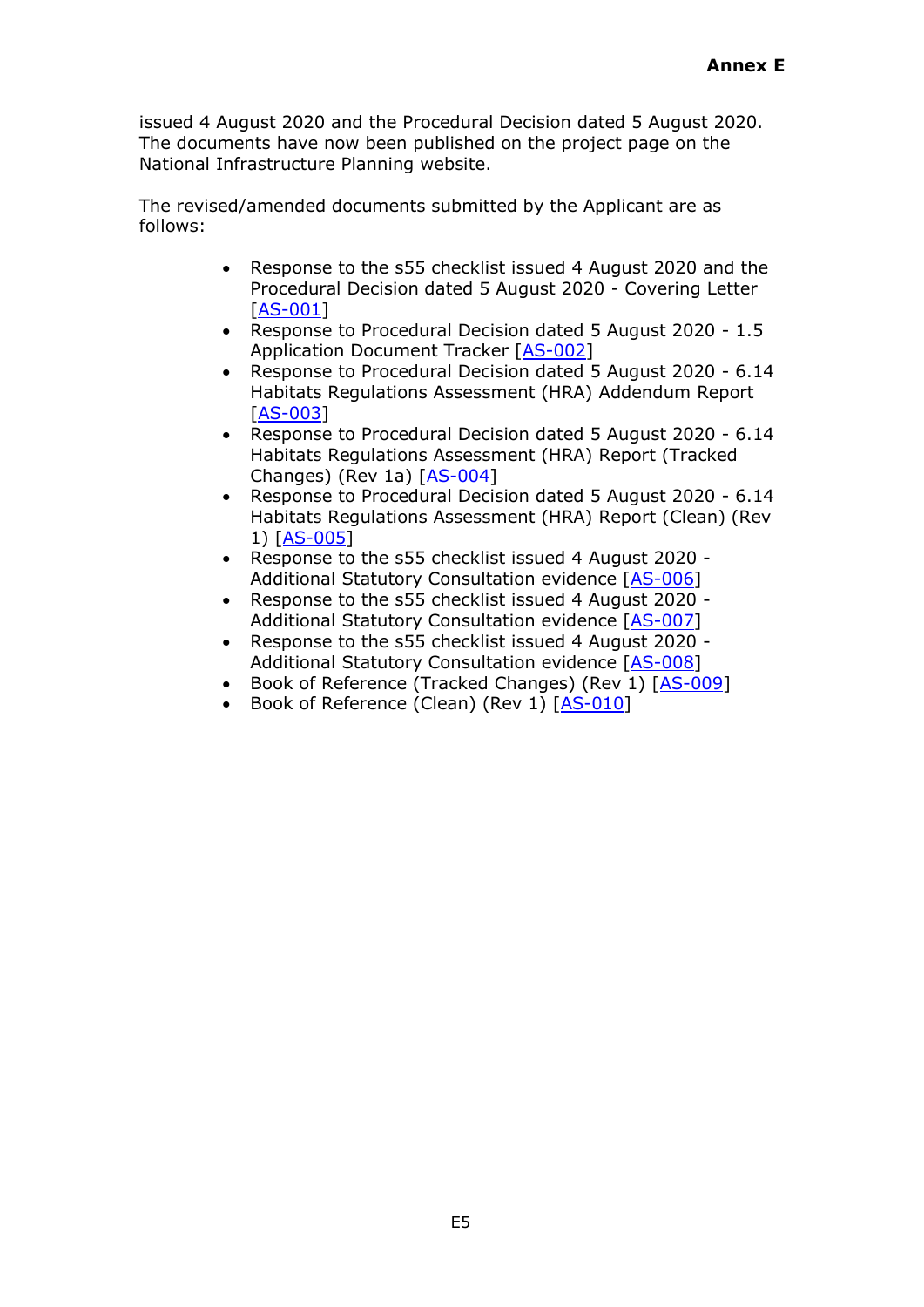## **Availability of Examination Documents**

The application documents and Relevant Representations are available on the project webpage on the National Infrastructure Planning website:

[https://infrastructure.planninginspectorate.gov.uk/projects/north-east/a1](https://infrastructure.planninginspectorate.gov.uk/projects/north-east/a1-in-northumberland-morpeth-to-ellingham/?ipcsection=overview) [in-northumberland-morpeth-to-ellingham/?ipcsection=overview](https://infrastructure.planninginspectorate.gov.uk/projects/north-east/a1-in-northumberland-morpeth-to-ellingham/?ipcsection=overview)

All further documents submitted in the course of the Examination will also be published at the above location.

For ease of navigation, please refer to the [Examination Library](https://infrastructure.planninginspectorate.gov.uk/wp-content/ipc/uploads/projects/TR010059/TR010059-000838-A1%20Northumberland%20Examination%20Library%20Morpeth%20to%20Ellingham.pdf) (EL) which is accessible via a blue button under the 'Documents' tab. The EL is updated regularly throughout the Examination.

The EL records and provides a hyperlink to:

- each application document;
- each representation made to the Examination; and
- each Procedural Decision made by the Examining Authority.

Each document is given a unique reference which will be fixed for the duration of the Examination. A hyperlink to each document on the project webpage is also provided. Please use the unique reference numbers applied in the EL when referring to any Examination Documents in any future submissions that you make.

Documents can be viewed electronically, free of charge, at the following locations. Please note that you may need to bring a form of identification to use a computer at these locations.

#### **Electronic deposit locations**

Documents can be viewed electronically, free of charge, at the electronic deposit locations overleaf. Please note that you will need to bring a form of identification and register as a library member in order to use a computer at these locations.

**Please Note -** Opening hours and the availability of information technology is set out in the table overleaf but may be subject to local changes or additional limitations to address Coronavirus public health requirements. Bearing in mind the availability of the documents on the National Infrastructure Planning website and the effect of public health restrictions, please consider your need to attend the location with care. Please check the current circumstances with the relevant location before you attend.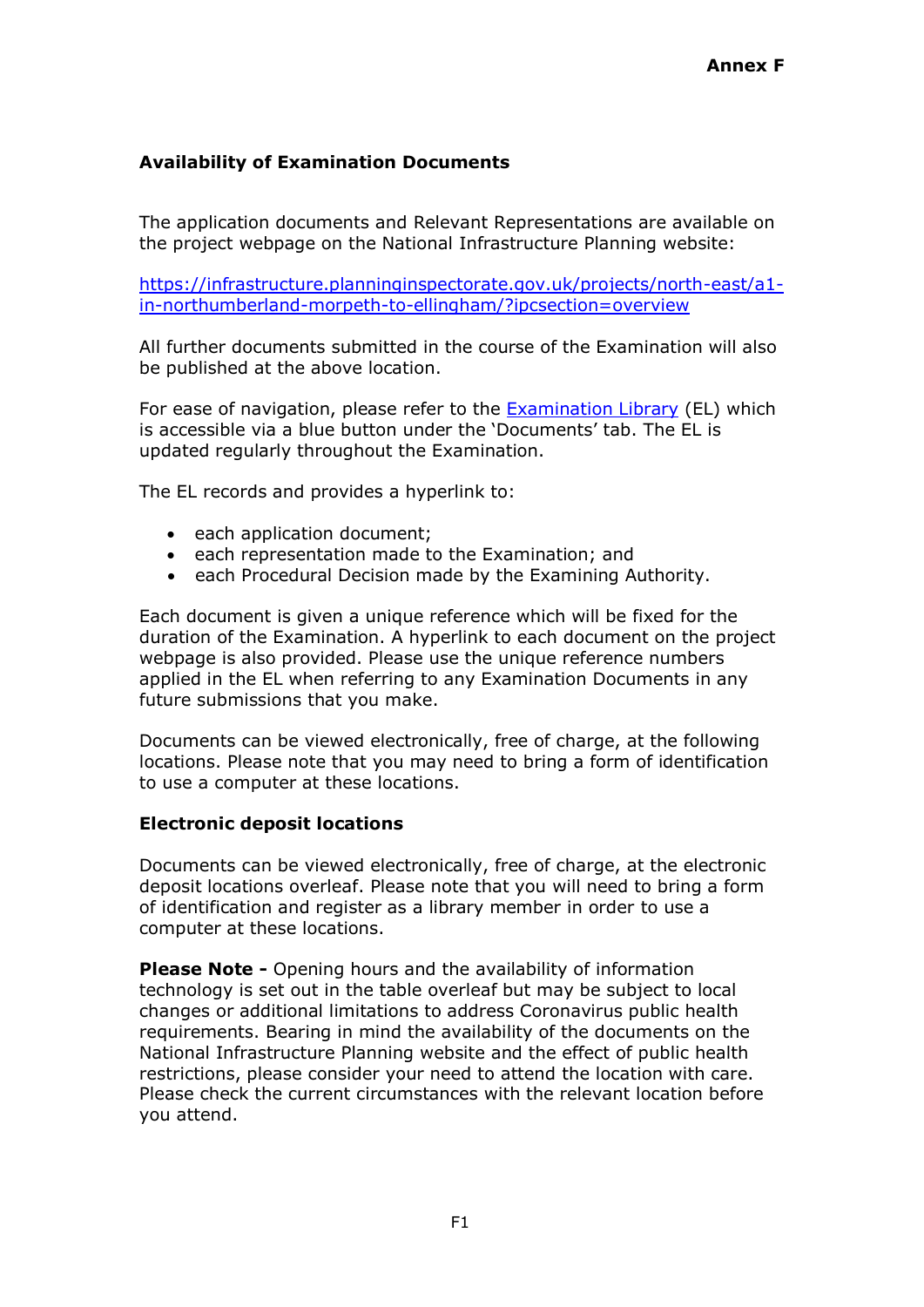| Local<br>authority                      | Library/address                                                                  | <b>Opening hours</b>                                                                                                                                                 | <b>Printing</b><br>costs                                                                            |
|-----------------------------------------|----------------------------------------------------------------------------------|----------------------------------------------------------------------------------------------------------------------------------------------------------------------|-----------------------------------------------------------------------------------------------------|
| Northumberland<br><b>County Council</b> | Morpeth Library<br>Royal Sovereign<br>House Manchester<br>St Morpeth NE61<br>1AF | Monday $10:00 - 16:00$<br>Tuesday 10:00 - 16:00<br>Wednesday $10:00 - 16:00$<br>Thursday 10:00 - 16:00<br>Friday $10:00 - 16:00$<br>Saturday Closed<br>Sunday Closed | A4<br>B&W - 15p<br>Colour $-$<br>50 <sub>p</sub><br>A <sub>3</sub><br>$B$ &W $-$ 30p<br>Colour - £1 |
| Link to council library location        |                                                                                  |                                                                                                                                                                      |                                                                                                     |
| Morpeth Library<br>www.mylibrary.co.uk  |                                                                                  |                                                                                                                                                                      |                                                                                                     |

If you require a hard copy of the application documents please contact the Applicant by email at [A1inNorthumberland@Highwaysengland.co.uk](mailto:A1inNorthumberland@Highwaysengland.co.uk) or by telephone on 0303 123 5000.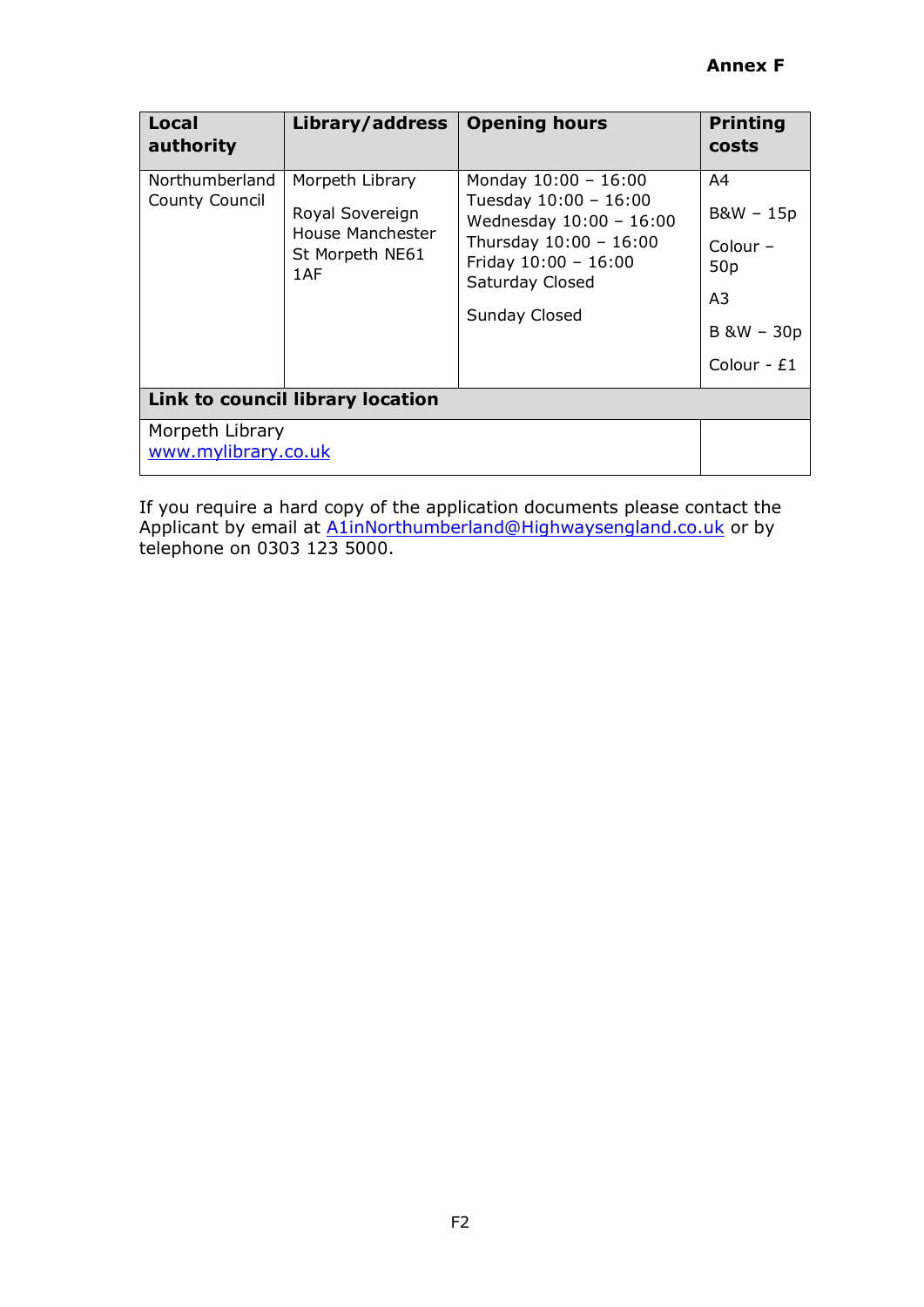# **Your Privacy**

#### **Privacy Notice Amendment: Handling your Personal Information**

Your privacy is important to us. The privacy notice amendment in this Annex explains the personal data that we will be processing specifically for virtual meeting and hearing events. The current [National Infrastructure](https://infrastructure.planninginspectorate.gov.uk/wp-content/uploads/2018/05/ni-privacy-statement.pdf)  [Privacy Notice](https://infrastructure.planninginspectorate.gov.uk/wp-content/uploads/2018/05/ni-privacy-statement.pdf) should be read in conjunction with this amendment before sending information to the Planning Inspectorate. The amendment sets out how we have changed our data collection and the processing of that data in order to run virtual meetings and hearings.

### **What will be collected?**

- E-mail address
- Phone number (if a participant joins by mobile)
- IP address
- Display Name
- Self-Image If video is shared
- A livestream and a video or audio recording of the event

#### **How is it collected?**

- E-mail address requested in event invite.
- Phone numbers If the participant joins by phone, then your phone number would be visible to all participants (this can be masked by the individual by turning off Caller ID, generally known as dialling 141) in which case a random number is displayed.
- IP address Connections to Microsoft Teams will capture the IP address of the participant.
- Display Name This is collected from the participants joining details
- Self-Image This is collected when the participant activates their camera
- A video or audio livestream and recording of the event This is collected when the participant activates their microphone and/ or camera

### **What metadata will be taken from joining?**

• IP Address, joining account information (Email address), Browser Type (If browser is used instead of Teams App)

### **Where will it be stored?**

- E-mail addresses, Phone numbers, Display Name and Self-Image will be stored in the virtual meeting room, within Exchange Online, MS Stream (Video Recording) and as appropriate will be transferred to an internal case management system.
- A video or audio recording of the event forms a document in the case record for all National Infrastructure casework and will be held within Exchange Online, MS Stream (Video Recording) and as appropriate will